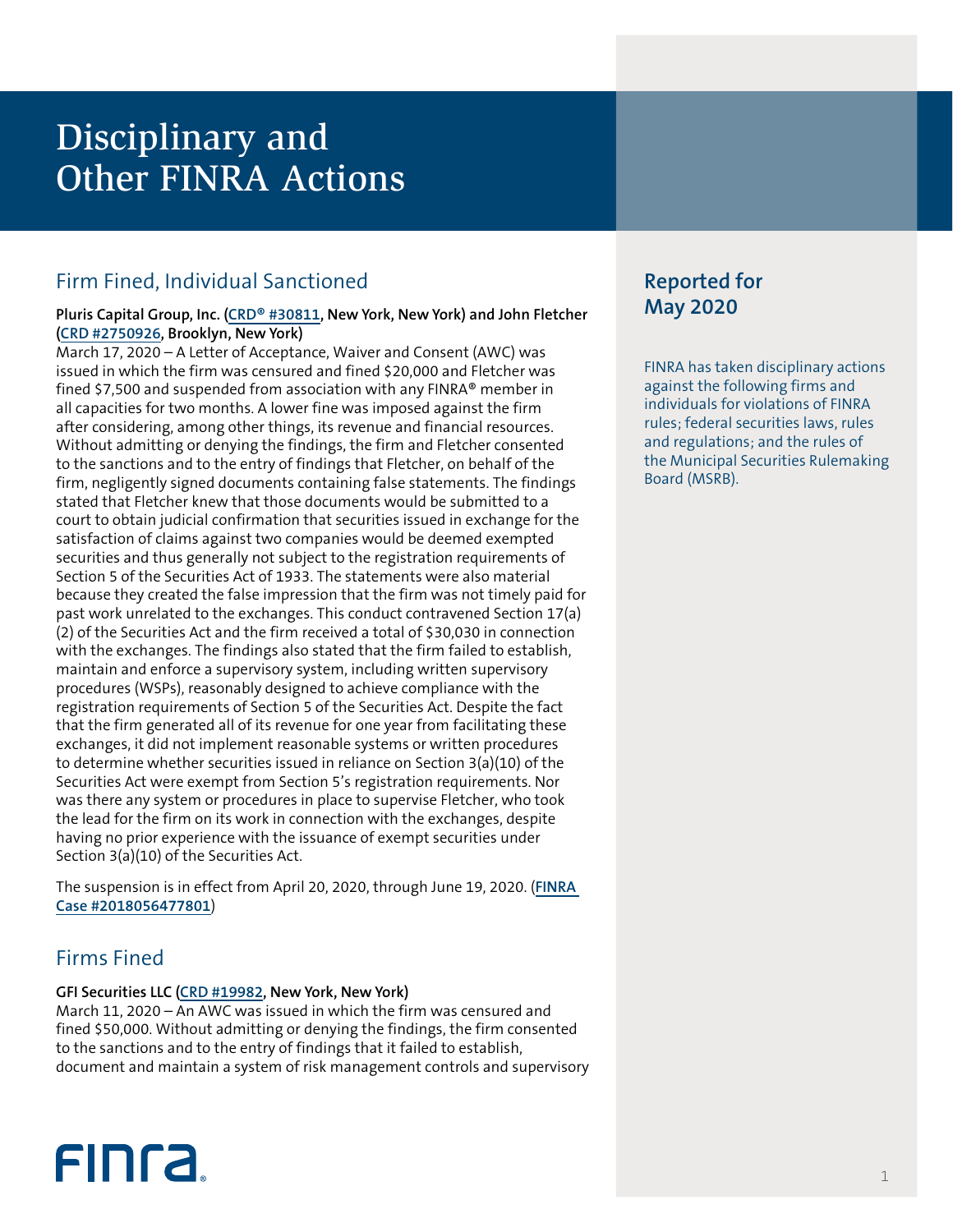procedures reasonably designed to manage the financial, regulatory and other risks related to the firm having market access and providing its customers with access to an alternative trading system (ATS). The findings stated that the firm's customers routed equity orders to its traders, who then routed certain of those trades directly to the ARCA or NASDAQ market. For those trades that the firm routed directly to the market, it used a third-party order management system (OMS) to manage the equity trading. In addition, the firm operated the ATS that operated sessions where interested buys and sells were matched. The firm failed to document its system of risk management controls and supervisory procedures reasonably designed to manage the risk of this business activity. The firm's WSPs for its market access rule compliance for those trades that it directed to the market through the OMS consisted only of the off-the-shelf OMS manual, which identified the various risk management controls available through the OMS. In addition, the firm's market access WSPs specific to the ATS contained only a description of available controls that customers subscribing to it could set. While the firm subsequently revised its written procedures for both the trades directed to the market through the OMS as well as for the ATS, those revisions included only general market access rule requirements and failed to document the firm's own system of risk management controls and supervisory procedures specifically tailored to those systems. In addition, the firm established a daily trading capital limit for its equity trading, but failed to document the basis or rationale for that determination. The findings also stated that the firm failed to establish risk management controls and supervisory procedures reasonably designed to prevent the entry of orders that exceeded appropriate pre-set credit thresholds in the aggregate for each of its customers. The firm failed to implement systematic pre-trade credit limits for its non-broker-dealer customers in the ATS. The findings also included that the firm failed to conduct an annual review one year to assure the overall effectiveness of its risk management controls and supervisory procedures with respect to the ATS, and failed properly to complete the required certification for that year that such risk management controls and supervisory procedures complied with appropriate rules. (**[FINRA Case #2015048311501](https://www.finra.org/rules-guidance/oversight-enforcement/finra-disciplinary-actions?search=2015048311501)**)

#### **Bay Crest Partners, LLC [\(CRD #39944,](http://brokercheck.finra.org/firm/39944) New York, New York)**

March 18, 2020 – An AWC was issued in which the firm was censured, fined \$67,000 and required to revise its WSPs. Without admitting or denying the findings, the firm consented to the sanctions and to the entry of findings that it failed to properly qualify and register its chief compliance officer (CCO) as a Securities Trader Principal with FINRA. The findings stated that the CCO, who was a firm principal by virtue of her position as an officer of the firm, had supervisory responsibility over the securities trading activities of the firm's securities traders. The findings also stated that the firm's market access controls and supervisory procedures were unreasonable. The firm failed to establish risk management controls reasonably designed to prevent the entry of orders that exceeded appropriate preset credit thresholds in the aggregate for each customer by rejecting orders if such orders would exceed the applicable credit thresholds. The firm relied solely on customers' trading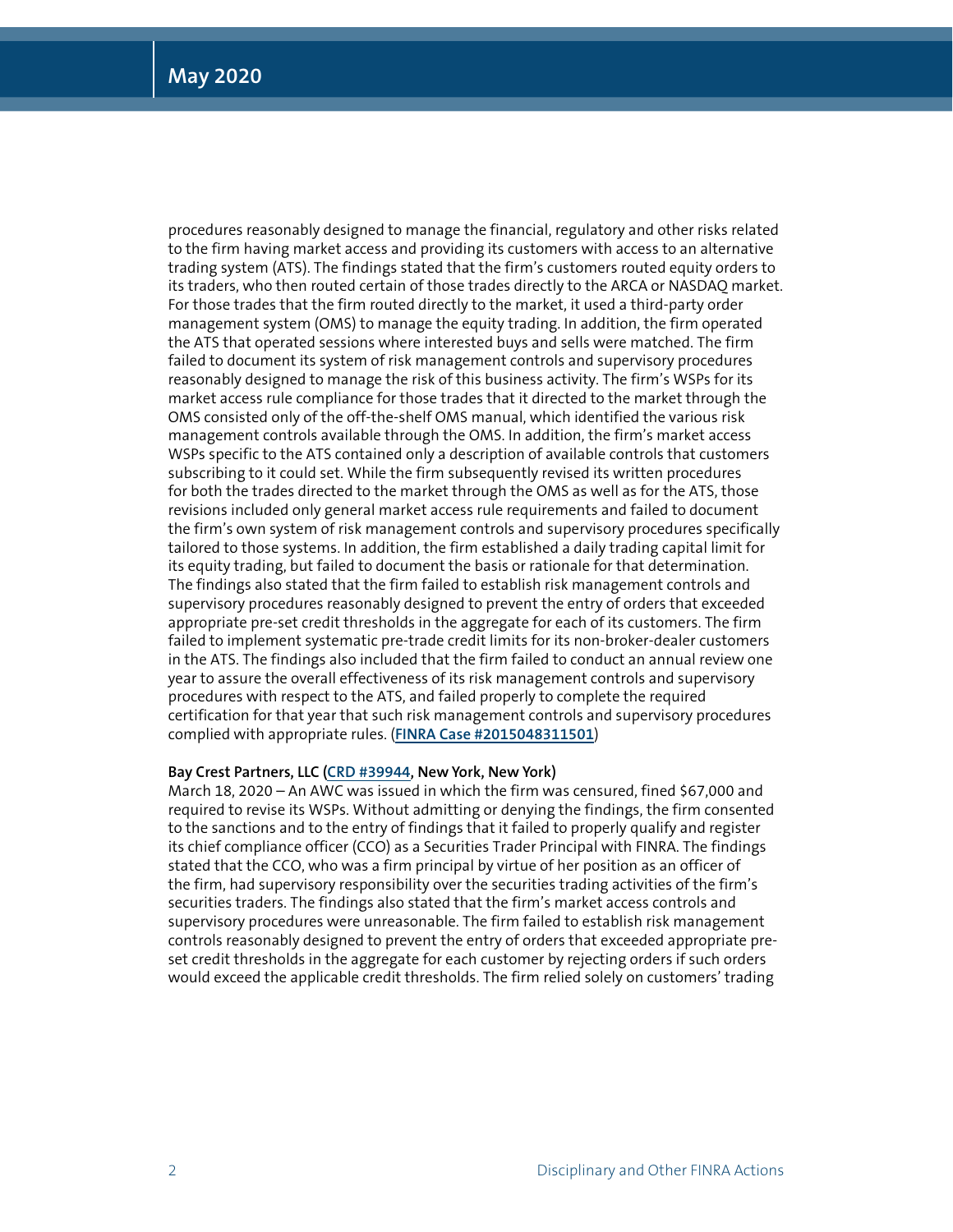activity in selecting customer credit thresholds. The thresholds the firm implemented, however, were not reasonably related to customers' actual trading activity. The firm failed to establish risk management controls and supervisory procedures reasonably designed to prevent the entry of erroneous orders, by rejecting orders that exceeded appropriate price or size parameters, on an order-by-order basis or that indicated duplicative orders. The findings also included that the firm failed to publish accurate and complete reports regarding its routing of customer orders and failed to conduct supervisory reviews of the reports. The firm also failed to notify its customers in writing at least annually of the availability of the firm's order routing statistics. (**[FINRA Case #2017053082701](https://www.finra.org/rules-guidance/oversight-enforcement/finra-disciplinary-actions?search=2017053082701)**)

#### **Citigroup Global Markets Inc. [\(CRD #7059](http://brokercheck.finra.org/firm/7059), New York, New York)**

March 19, 2020 – An AWC was issued in which the firm was censured and fined \$160,000. Without admitting or denying the findings, the firm consented to the sanctions and to the entry of findings that it failed to transmit Reportable Order Events (ROEs) to the Order Audit Trail System (OATS™) and improperly submitted route reports to OATS that it was not required to report. The findings stated that the firm submitted new order reports to OATS that did not require submission and transmitted ROEs that contained inaccurate, incomplete or improperly formatted data to OATS. The firm submitted corresponding trade reports to FINRA's transaction reporting facility (TRF) and over-the-counter reporting facility (OTCRF) that failed to include execution timestamps in milliseconds when the firm's system captured time in milliseconds. The findings also stated that the firm transmitted ROEs in tick size pilot securities to OATS that contained inaccurate, incomplete, or improperly formatted data. The findings also included the firm failed to establish and maintain a supervisory system reasonably designed to achieve compliance with applicable securities laws and regulations, and with applicable FINRA rules relating to OATS and trade reporting. The firm also failed to conduct supervisory reviews designed to detect whether it was submitting trade reports to OATS, the TRF and the OTCRF with timestamps in milliseconds. (**[FINRA Case #2015046601401](https://www.finra.org/rules-guidance/oversight-enforcement/finra-disciplinary-actions?search=2015046601401)**)

#### **MML Investors Services, LLC [\(CRD #10409,](http://brokercheck.finra.org/firm/10409) Springfield, Massachusetts)**

March 20, 2020 – An AWC was issued in which the firm was censured and fined \$75,000. Without admitting or denying the findings, the firm consented to the sanctions and to the entry of findings that it failed to prevent certain registered and associated persons who had been terminated from the firm from continuing to access customer records and information, including non-public personal information, in violation of the U.S. Securities and Exchange Commission's (SEC) Regulation S-P: Privacy of Consumer Financial Information and Safeguarding Personal Information. The findings stated that the firm's parent company entered into an agreement and acquired a FINRA member firm from its parent insurance company. The firm failed to ensure that access to a third-party system was limited to only those former representatives of the acquired firm for whom access was agreed to be given. As a result, additional former representatives and associated persons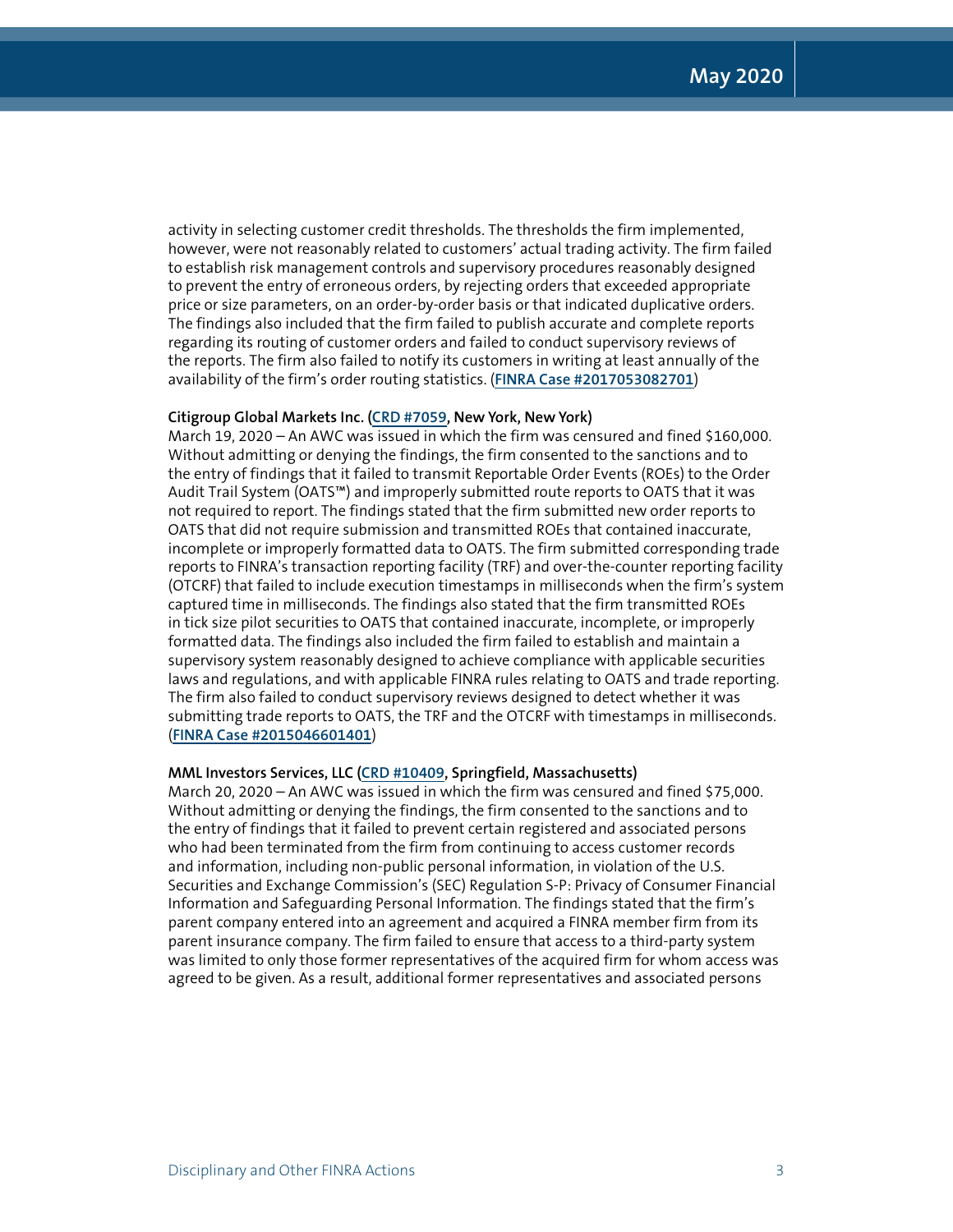of the acquired firm had access to the third-party system after the acquisition. Because the firm was unaware that these additional representatives and associated persons had access to the third-party system after the acquisition, it did not notify the parent insurance company when those representatives and associated persons ceased to be associated with the firm. As a result, the parent insurance company did not timely shut off these former firm representatives' and associated persons' access to the third-party system. (**[FINRA Case](https://www.finra.org/rules-guidance/oversight-enforcement/finra-disciplinary-actions?search=2017056520301)  [#2017056520301](https://www.finra.org/rules-guidance/oversight-enforcement/finra-disciplinary-actions?search=2017056520301)**)

#### **First Manhattan Co [\(CRD #1845](http://brokercheck.finra.org/firm/1845), New York, New York)**

March 23, 2020 – An AWC was issued in which the firm was censured and fined \$100,000. The firm provided evidence that it has already paid restitution to customers in the total amount of \$48,220.64, plus interest. Without admitting or denying the findings, the firm consented to the sanctions and to the entry of findings that it failed to purchase municipal securities for its customers at prices that were fair and reasonable in relation to the prevailing market conditions. The findings stated that the firm bought municipal securities for its customers from an unaffiliated broker-dealer that was a counterparty for nearly all of its municipal securities transactions. The firm did not consider the prices being offered by other broker-dealers resulting in the transactions being executed at prices away from the market. The findings also stated that the firm failed to adopt, maintain and enforce WSPs reasonably designed to achieve compliance with Municipal Securities Rulemaking Board (MSRB) Rule G-30. Although a registered principal periodically reviewed summary, aggregate pricing data to determine whether the firm's pricing across all of its municipal securities transactions was comparable on average to market prices, the review was not reasonably designed to achieve compliance with MSRB Rule G-30 because aggregated data can obscure information about individual transactions. Later, the firm implemented new WSPs that required a comparison of the pricing of each municipal securities transaction against one or more independent sources. (**[FINRA Case #2015047927501](https://www.finra.org/rules-guidance/oversight-enforcement/finra-disciplinary-actions?search=2015047927501)**)

#### **Ameritas Investment Company, LLC [\(CRD #14869,](http://brokercheck.finra.org/firm/14869) Lincoln, Nebraska)**

March 25, 2020 – An AWC was issued in which the firm was censured and fined \$10,000. Without admitting or denying the findings, the firm consented to the sanctions and to the entry of findings that it provided underwriting services for a municipal issuer with which it had an active blanket financial advisory agreement, and thereby acted simultaneously as the issuer's financial advisor and its underwriter. (**[FINRA Case #2018056443101](https://www.finra.org/rules-guidance/oversight-enforcement/finra-disciplinary-actions?search=2018056443101)**)

#### **Morgan Stanley Smith Barney LLC [\(CRD #149777](http://brokercheck.finra.org/firm/149777), Purchase, New York)**

March 25, 2020 – An AWC was issued in which the firm was censured, fined \$300,000 and ordered to certify in writing, within 60 days, that it has reviewed its systems, policies and procedures, written and otherwise, governing its trade reporting of fixed income securities and as of the date of the certification, it has established and implemented systems, policies, and procedures, written and otherwise, governing the trade reporting of fixed income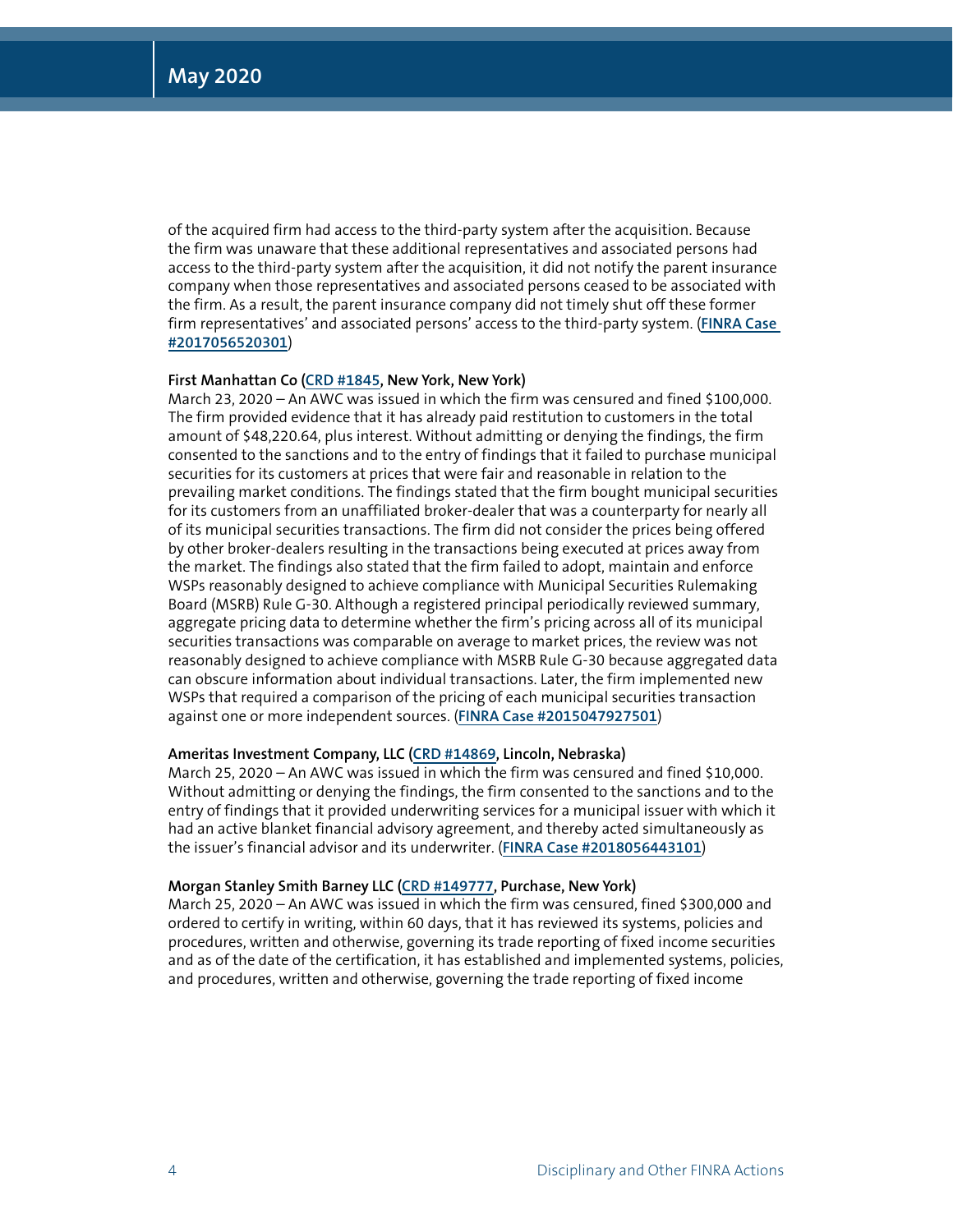securities that are reasonably designed to achieve compliance with FINRA Rule 6730(a) and MSRB Rule G-14. Without admitting or denying the findings, the firm consented to the sanctions and to the entry of findings that it failed to timely report fixed income transactions, a majority of which qualify as a large block transaction, to the Trade Reporting and Compliance Engine (TRACE®) or the Real-time Transaction Reporting System (RTRS). The findings stated that the untimely reports had several causes, including manual errors by firm employees and untimely amendments or corrections made to TRACE reports, and the improper set-up of relevant CUSIPs in the firm's reporting system. In addition, a coding error in the firm's TRACE reporting system caused prices in certain agency debt transactions to be reported to five decimal points instead of the required six decimal points. These trade reports failed to match with counter-party trade reports and were rejected by TRACE. The firm manually corrected the rejected trade reports but failed to do so within the specified timeframe. (**[FINRA Case #2015047758201](https://www.finra.org/rules-guidance/oversight-enforcement/finra-disciplinary-actions?search=2015047758201)**)

#### **Arive Capital Markets [\(CRD #8060,](http://brokercheck.finra.org/firm/8060) Brooklyn, New York)**

March 27, 2020 – An AWC was issued in which the firm was censured and fined \$45,000. Without admitting or denying the findings, the firm consented to the sanctions and to the entry of findings that it failed to develop and implement an anti-money laundering (AML) compliance program (AMLCP) reasonably designed to achieve and monitor its compliance with requirements of the Bank Secrecy Act and the implementing regulations thereunder. The findings stated that the firm failed to establish and implement policies and procedures that could be reasonably expected to detect and cause the reporting of potentially suspicious activity related to low-priced securities transactions. The firm's AML manual failed to explain how to identity or investigate suspicious trading activity, failed to list some of the most common red flags of suspicious activity, failed to address the process for identifying and assessing potential red flags associated with the sale of lowpriced securities and did not provide guidance about how to utilize the reports and tools the firm had at its disposal to monitor for suspicious trading. The findings also stated that firm registered representatives had customer accounts that engaged in a pattern of trading shares in a particular low-priced security that comprised a significant volume of the total trading in the stock. The firm failed to take reasonable steps to identify, investigate and address numerous red flags, and because of these failures, the firm failed to detect the suspicious trading in the low-priced security. The findings also included that the firm failed to conduct annual independent testing on a calendar-year basis of its AMLCP. (**[FINRA Case](https://www.finra.org/rules-guidance/oversight-enforcement/finra-disciplinary-actions?search=2016048256701)  [#2016048256701](https://www.finra.org/rules-guidance/oversight-enforcement/finra-disciplinary-actions?search=2016048256701)**)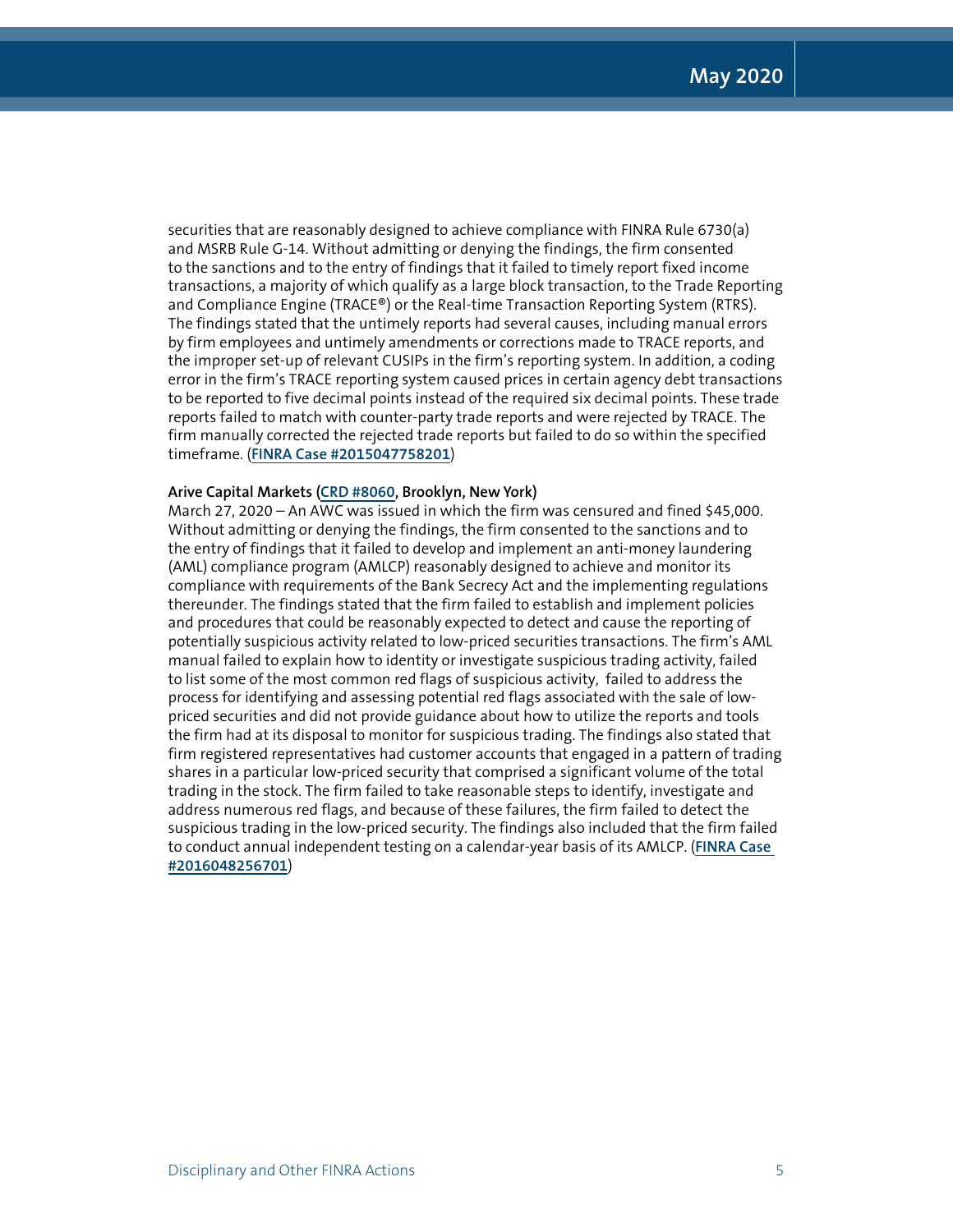## Individuals Barred

#### **Louis Cook [\(CRD #2469412,](http://brokercheck.finra.org/individual/2469412) Staten Island, New York)**

March 3, 2020 – An AWC was issued in which Cook was barred from association with any FINRA member in all capacities. Without admitting or denying the findings, Cook consented to the sanction and to the entry of findings that he made intentional misrepresentations to customers of his member firm that induced them to sign third-party authorization forms. The findings stated that the third-party authorization forms permitted the customers to designate Cook to make changes and/or withdraw funds from the policy value of their variable annuity to pay advisory fees. Many of these customers were elderly investors or the parents of developmentally disabled children who Cook had met through his approved outside business activity. Cook made a number of intentional misrepresentations in a cover letter that was accompanied by the third-party authorization form. The misrepresentations included that the third-party authorization forms were needed for him to continue to service the customers' variable annuity policies and that the forms were triggered by the Department of Labor's fiduciary rule. The findings also stated that Cook improperly used funds from the customers' variable annuities for his own personal use. Relying upon Cook's misrepresentations, the customers signed the third-party authorization forms, which Cook subsequently used to withdraw more than \$150,000 from the customer's variable annuity accounts. The customers did not intend to authorize Cook to withdraw funds from their variable annuities for his own personal use. (**[FINRA Case #2018057690301](https://www.finra.org/rules-guidance/oversight-enforcement/finra-disciplinary-actions?search=2018057690301)**)

#### **Andre Pierre Davis [\(CRD #1417097,](http://brokercheck.finra.org/individual/1417097) Freehold, New Jersey)**

March 3, 2020 – An AWC was issued in which Davis was barred from association with any FINRA member in all capacities. Without admitting or denying the findings, Davis consented to the sanction and to the entry of findings that he refused to produce information or documents requested by FINRA in connection with an investigation into allegations that he engaged in excessive and unsuitable trading in customer accounts while associated with his member firm. (**[FINRA Case #2018057640301](https://www.finra.org/rules-guidance/oversight-enforcement/finra-disciplinary-actions?search=2018057640301)**)

#### **Daniel Joseph Arcuri Jr. ([CRD #2200431](http://brokercheck.finra.org/individual/2200431), Greensburg, Pennsylvania)**

March 6, 2020– An Office of Hearing Officers (OHO) decision became final in which Arcuri was barred from association with any FINRA member in all capacities. The sanction was based on the findings that Arcuri failed to appear for and provide on-the-record testimony requested by FINRA during its investigation into his outside business activities and potential misuse of customer funds. The findings stated that Arcuri's member firm filed a Uniform Termination Notice for Securities Industry Registration (Form U5) disclosing that it had terminated Arcuri for failing to seek and obtain its approval to engage in an outside business activity as the representative of the estate of a deceased client. (**[FINRA Case](https://www.finra.org/rules-guidance/oversight-enforcement/finra-disciplinary-actions?search=2017056688202)  [#2017056688202](https://www.finra.org/rules-guidance/oversight-enforcement/finra-disciplinary-actions?search=2017056688202)**)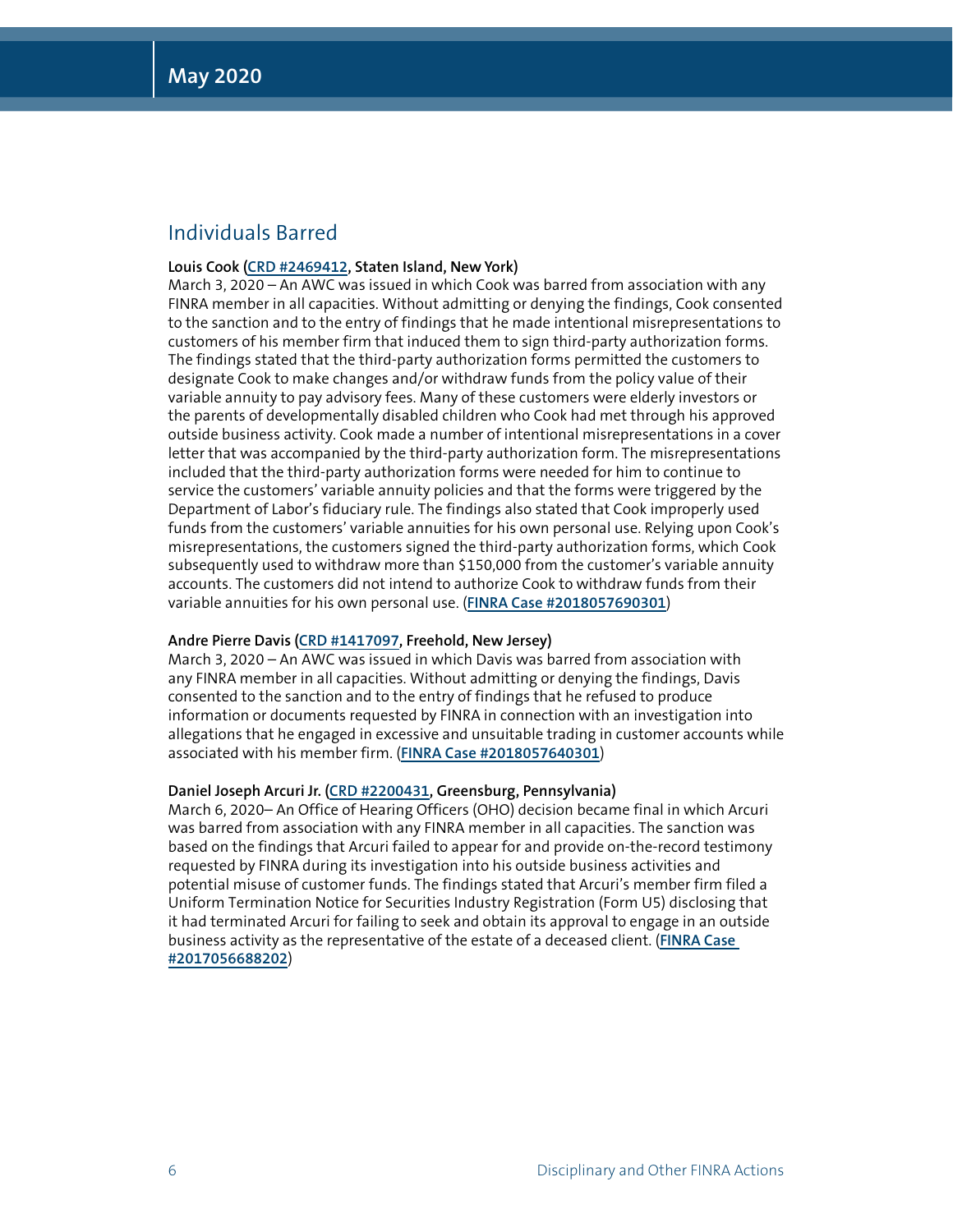#### **David Lance Hall [\(CRD #5508890,](http://brokercheck.finra.org/individual/5508890) Bakersfield, California)**

March 13, 2020 – An AWC was issued in which Hall was barred from association with any FINRA member in all capacities. Without admitting or denying the findings, Hall consented to the sanction and to the entry of findings that he refused to produce documents and information requested by FINRA during the course of its investigation into the reason his member firm terminated his registration. The findings stated that in a Form U5 the firm wrote that it had terminated Hall for failure to follow company procedures related to a premium fund account into which he deposited insurance premiums. Hall initially provided a partial but incomplete response to FINRA. Subsequently, Hall refused to produce the outstanding information and documents, notably financial records within his possession, custody, or control. (**[FINRA Case #2019062256701](https://www.finra.org/rules-guidance/oversight-enforcement/finra-disciplinary-actions?search=2019062256701)**)

#### **James Blake Daughtry ([CRD #3272282](http://brokercheck.finra.org/individual/3272282), Dothan, Alabama)**

March 18, 2020 – An AWC was issued in which Daughtry was barred from association with any FINRA member in all capacities. Without admitting or denying the findings, Daughtry consented to the sanction and to the entry of findings that he refused to appear for on-the-record testimony requested by FINRA in connection with an investigation into potentially fraudulent and unauthorized transactions in customer accounts. (**[FINRA Case](https://www.finra.org/rules-guidance/oversight-enforcement/finra-disciplinary-actions?search=2020065293201)  [#2020065293201](https://www.finra.org/rules-guidance/oversight-enforcement/finra-disciplinary-actions?search=2020065293201)**)

#### **Rodney Robert Welsh Jr. [\(CRD #5138609](http://brokercheck.finra.org/individual/5138609), Birmingham, Michigan)**

March 18, 2020 – An AWC was issued in which Welsh was barred from association with any FINRA member in all capacities. Without admitting or denying the findings, Welsh consented to the sanction and to the entry of findings that he refused to appear for onthe-record testimony requested by FINRA during its investigation into the reasons for his termination from his member firm. The findings stated that the firm filed a Form U5 stating that Welsh had been terminated for failing to follow firm policy with respect to expense reimbursement unrelated to securities. (**[FINRA Case #2018060947101](https://www.finra.org/rules-guidance/oversight-enforcement/finra-disciplinary-actions?search=2018060947101)**)

#### **Dana Bruce Vietor [\(CRD #873129,](http://brokercheck.finra.org/individual/873129) Dallas, Texas)**

March 23, 2020– An AWC was issued in which Vietor was barred from association with any FINRA member in all capacities. Without admitting or denying the findings, Vietor consented to the sanction and to the entry of findings that he engaged in the sale of promissory notes with customers totaling more than \$3 million without disclosing and receiving approval from his member firms for each individual private securities transaction. The findings stated that Vietor, along with other business partners, was engaged in a start-up business venture that required funding. Initially, the business venture raised funds by way of private placement offerings. Vietor disclosed to the firms his participation in the private placements, as well as his participation in the business venture. However, later the business venture raised funds for entities associated with it by selling the undisclosed promissory notes. Vietor is a member of the management team that manages these entities and has membership interests in each. Therefore, Vietor received indirect selling compensation. (**[FINRA Case #2018060199101](https://www.finra.org/rules-guidance/oversight-enforcement/finra-disciplinary-actions?search=2018060199101)**)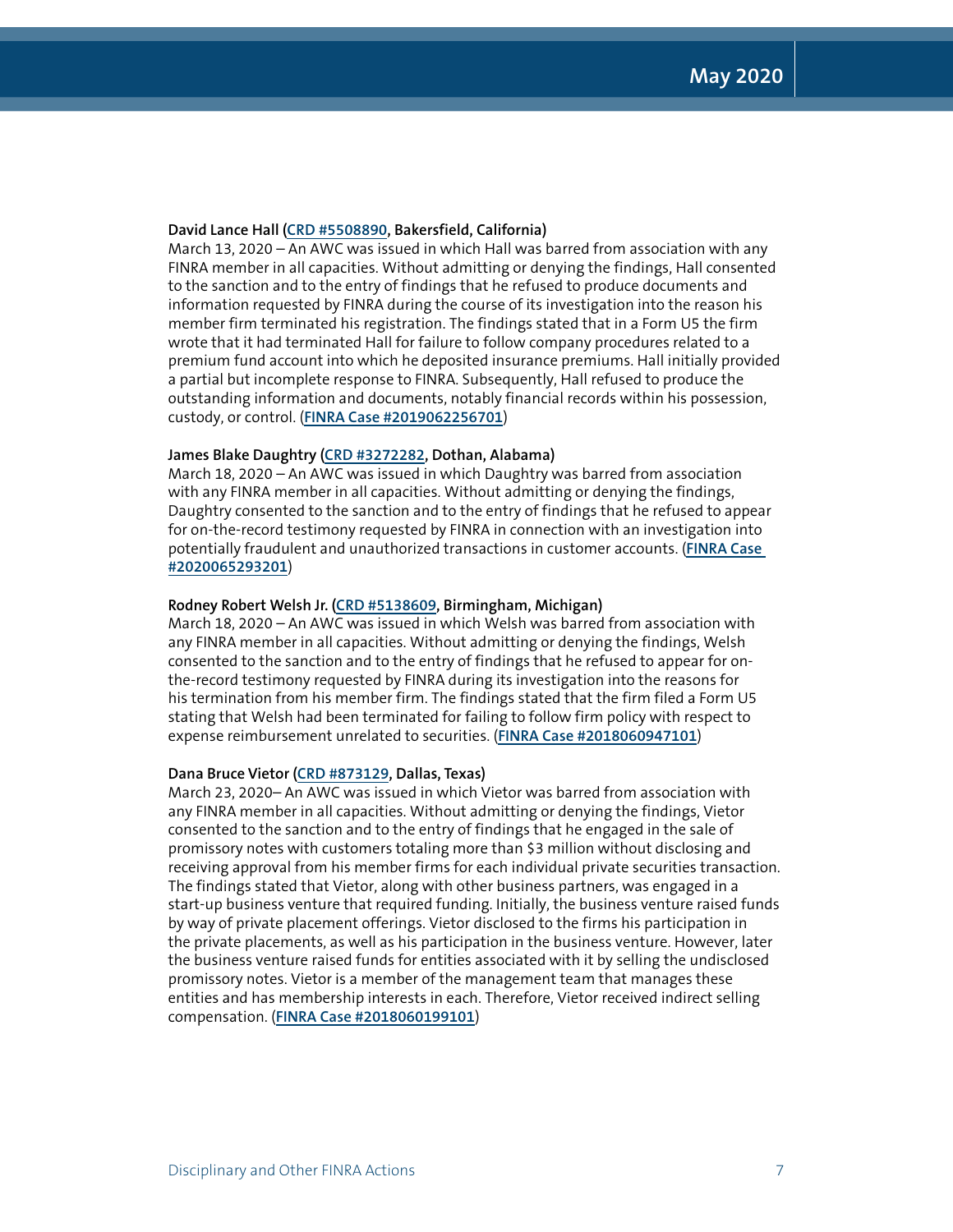#### **James Gregory McKinney ([CRD #2100850](http://brokercheck.finra.org/individual/2100850), Mannford, Oklahoma)**

March 26, 2020 – An OHO decision became final in which McKinney was barred from association with any FINRA member in all capacities. The sanction was based on findings that McKinney failed to comply with FINRAs requests for information and documents and to appear for on-the-record testimony during the course of its investigation into his possible participation in undisclosed private securities transactions. The findings stated that the investigation later expanded to look into McKinney's possible failure to disclose tax liens on his Uniform Application for Securities Industry Registration or Transfer forms (Form U4). (**[FINRA Case #2018057829001](https://www.finra.org/rules-guidance/oversight-enforcement/finra-disciplinary-actions?search=2018057829001)**)

#### **Steven Dale Rodemer [\(CRD #830561](http://brokercheck.finra.org/individual/830561), Colorado Springs, Colorado)**

March 26, 2020 – An AWC was issued in which Rodemer was barred from association with any FINRA member in all capacities. Without admitting or denying the findings, Rodemer consented to the sanction and to the entry of findings that he refused to provide on-therecord testimony requested by FINRA during its investigation into the conduct disclosed in a Form U5 submitted by his member firm. The findings stated that the firm submitted the Form U5 terminating Rodemer for taking money from a client account for his personal use without authorization. (**[FINRA Case #2020065336501](https://www.finra.org/rules-guidance/oversight-enforcement/finra-disciplinary-actions?search=2020065336501)**)

#### **Demaurio Cortez Clark [\(CRD #6945280](http://brokercheck.finra.org/individual/6945280), Acworth, Georgia)**

March 27, 2020 – An AWC was issued in which Clark was barred from association with any FINRA member in all capacities. Without admitting or denying the findings, Clark consented to the sanction and to the entry of findings that he converted \$16,560 from an elderly customer of his member firm and used the funds for his personal expenses. The findings stated that Clark opened an individual brokerage account in the customer's name at a broker-dealer unaffiliated with the firm and funded it with money from the customer's savings account. Clark later opened another brokerage account at the same broker-dealer in his and the customer's name without the customer's knowledge or consent. Clark used these accounts to transfer \$16,560 from the customer's firm and bank savings accounts into Clark's personal checking account held at an unaffiliated credit union. Clark knew that the funds did not belong to him, and each of the transfers was made without the customer's knowledge or consent. (**[FINRA Case #2019064268201](https://www.finra.org/rules-guidance/oversight-enforcement/finra-disciplinary-actions?search=2019064268201)**)

#### **James Andrew Gallego [\(CRD #6226068,](http://brokercheck.finra.org/individual/6226068) Austin, Texas)**

March 27, 2020 – An AWC was issued in which Gallego was barred from association with any FINRA member in all capacities. Without admitting or denying the findings, Gallego consented to the sanction and to the entry of findings that he refused to provide documents and information requested by FINRA in connection with its investigation into his potential involvement in the movement of funds belonging to a senior customer at his member firm. (**[FINRA Case #2019062736301](https://www.finra.org/rules-guidance/oversight-enforcement/finra-disciplinary-actions?search=2019062736301)**)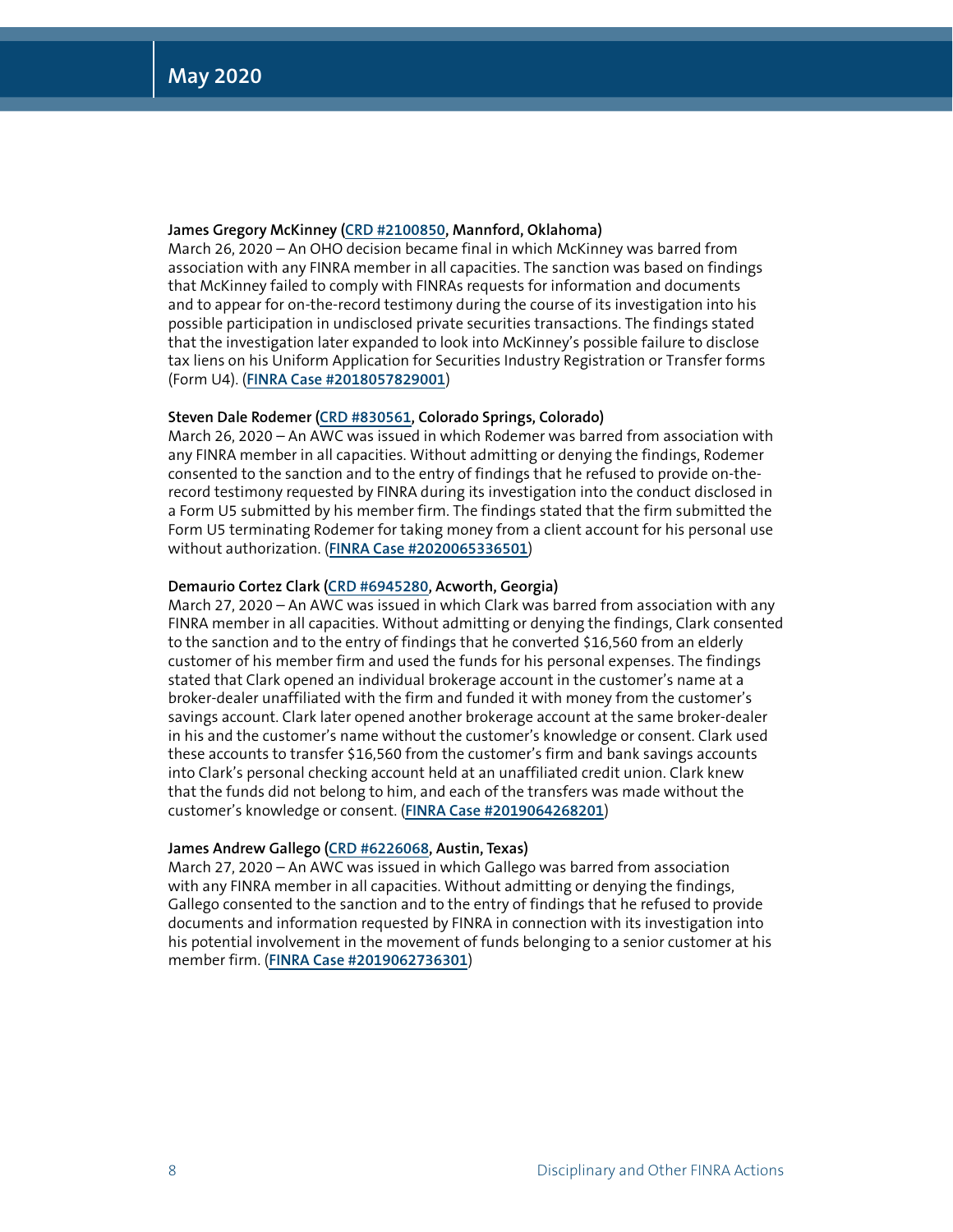#### **Kimberly Ann Springsteen-Abbott ([CRD #1367633](http://brokercheck.finra.org/individual/1367633), Holiday, Florida)**

March 27, 2020 – Springsteen-Abbott appealed an SEC decision to the U.S. Court of Appeals for the District of Columbia Circuit. The SEC decision affirmed the NAC's findings and modified the sanctions imposed. The sanctions were based on the findings that, Springsteen-Abbott, a general partner of investment funds sold by her member firm and sponsored by its parent company, improperly allocated personal expenses, control person expenses and expenses for the broker-dealer to the investment funds. The findings stated that Springsteen-Abbott had sole responsibility for determining whether charges were business expenses allocable to the funds and had final approval of the allocations. Springsteen-Abbott was barred from association with any FINRA member in all capacities and ordered to pay disgorgement in the amount of \$36,225.85, plus prejudgment interest. The bar is in effect pending review. (**[FINRA Case #2011025675501](https://www.finra.org/rules-guidance/oversight-enforcement/finra-disciplinary-actions?search=2011025675501)**)

#### **Gerald Roger Dewes [\(CRD #2465538](http://brokercheck.finra.org/individual/2465538), East Amherst, New York)**

March 30, 2020 – An AWC was issued in which Dewes was barred from association with any FINRA member in all capacities. Without admitting or denying the findings, Dewes consented to the sanction and to the entry of findings that he refused to appear for on-therecord testimony requested by FINRA in connection with an investigation into his potential participation in undisclosed private securities transactions and outside business activities. (**[FINRA Case #2019064639701](https://www.finra.org/rules-guidance/oversight-enforcement/finra-disciplinary-actions?search=2019064639701)**)

#### **Ashley K. Martin [\(CRD #4628096,](http://brokercheck.finra.org/individual/4628096) Olathe, Kansas)**

March 30, 2020 – An AWC was issued in which Martin was barred from association with any FINRA member in all capacities. Without admitting or denying the findings, Martin consented to the sanction and to the entry of findings that she failed to provide information and documents requested by FINRA in connection with its investigation into allegations that she altered customer forms after they were signed by customers of her member firm. (**[FINRA Case #2019064038501](https://www.finra.org/rules-guidance/oversight-enforcement/finra-disciplinary-actions?search=2019064038501)**)

### Individuals Suspended

#### **Chad P. Meyer [\(CRD #4213067,](http://brokercheck.finra.org/individual/4213067) Venice, Florida)**

March 2, 2020 – An AWC was issued in which Meyer was assessed a deferred fine of \$5,000 and suspended from association with any FINRA member in all capacities for one month. Without admitting or denying the findings, Meyer consented to the sanctions and to the entry of findings that he engaged in an outside business activity for which he received compensation without providing prior written notice to his member firm. The findings stated that Meyer had ownership interest in, and was responsible for maintaining the financial records of, a property and casualty insurance company. Meyer received approximately \$34,754 in income as a direct result of this outside business activity.

The suspension was in effect from March 2, 2020, through April 1, 2020. (**[FINRA Case](https://www.finra.org/rules-guidance/oversight-enforcement/finra-disciplinary-actions?search=2019061376901)  [#2019061376901](https://www.finra.org/rules-guidance/oversight-enforcement/finra-disciplinary-actions?search=2019061376901)**)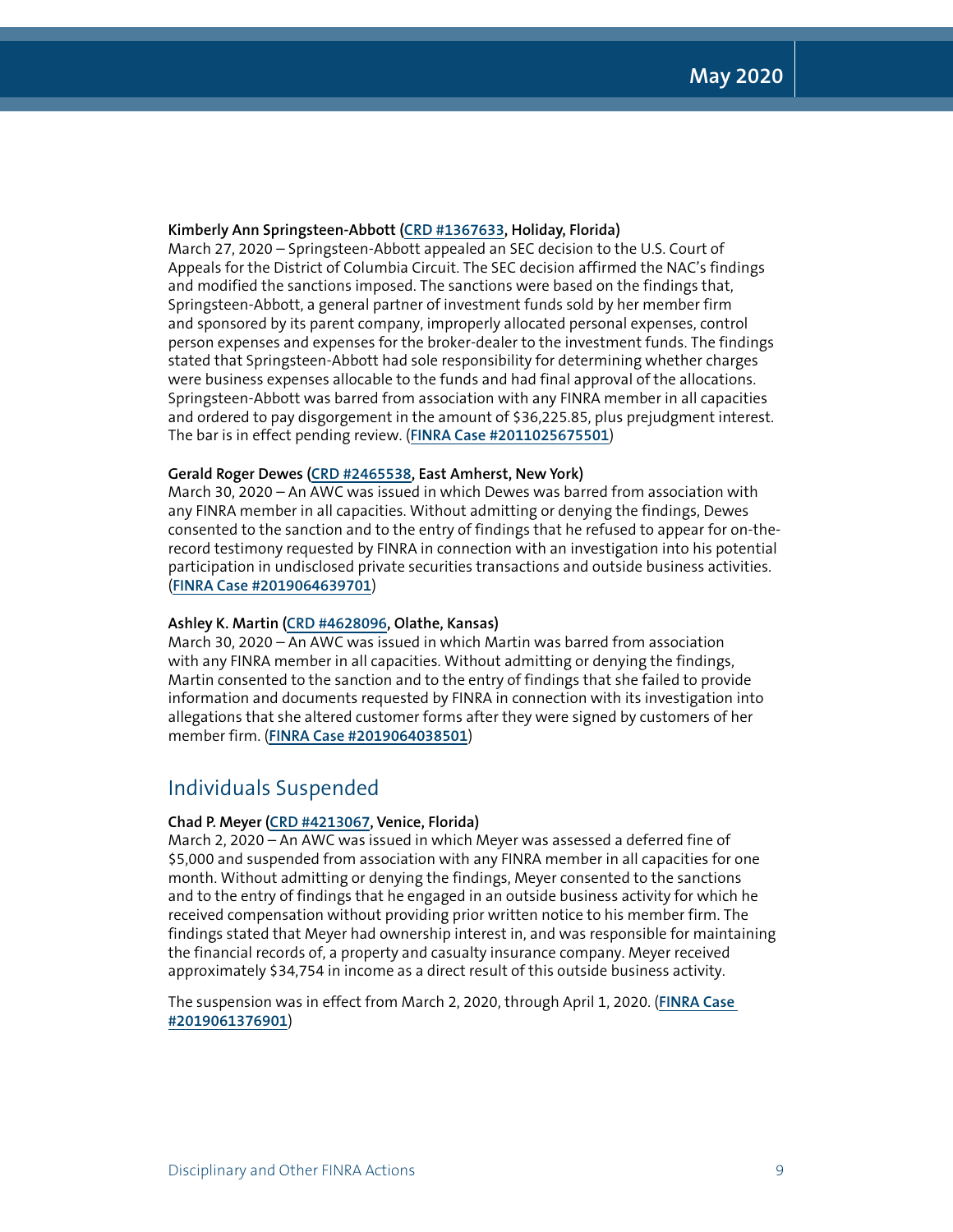#### **Steven S. Maher Sr. [\(CRD #1011535,](http://brokercheck.finra.org/individual/1011535) Brick, New Jersey)**

March 3, 2020 – An AWC was issued in which Maher was fined \$10,000 and suspended from association with any FINRA member in all capacities for two months. Without admitting or denying the findings, Maher consented to the sanctions and to the entry of findings that he on multiple occasions obtained a customer's signature on a partially completed variable annuity disclosure form and used a photocopy of the signature page to complete additional forms that were required to obtain his member firm's approval of the transaction he was recommending to the customer. The findings stated that in all cases, the customer authorized the recommended transaction and received a copy of the completed form before the transactions were completed.

The suspension is in effect from April 6, 2020, through June 5, 2020. (**[FINRA Case](https://www.finra.org/rules-guidance/oversight-enforcement/finra-disciplinary-actions?search=2017055286901)  [#2017055286901](https://www.finra.org/rules-guidance/oversight-enforcement/finra-disciplinary-actions?search=2017055286901)**)

#### **Billy Hai Zhang [\(CRD #5510158,](http://brokercheck.finra.org/individual/5510158) South Pasadena, California)**

March 3, 2020 – An AWC was issued in which Zhang was assessed a deferred fine of \$5,000 and suspended from association with any FINRA member in all capacities for 15 business days. Without admitting or denying the findings, Zhang consented to the sanctions and to the entry of findings that he settled a customer complaint without his member firm's knowledge or approval. The findings stated that Zhang received a written communication from a customer at the firm in which the customer complained about the use of proceeds from the partial redemption of a variable life insurance product. The \$10,600 in proceeds were used to reinstate a separate policy that had lapsed due to the non-payment of premiums. Zhang paid \$10,600 to settle the customer's complaint.

The suspension was in effect from March 16, 2020, through April 3, 2020. (**[FINRA Case](https://www.finra.org/rules-guidance/oversight-enforcement/finra-disciplinary-actions?search=2018057646701)  [#2018057646701](https://www.finra.org/rules-guidance/oversight-enforcement/finra-disciplinary-actions?search=2018057646701)**)

#### **Imran Nazir Razvi [\(CRD #3042006](http://brokercheck.finra.org/individual/3042006), Frederick, Maryland)**

March 5, 2020– An AWC was issued in which Razvi was assessed a deferred fine of \$5,000 and suspended from association with any FINRA member in all capacities for six months. Without admitting or denying the findings, Razvi consented to the sanctions and to the entry of findings that he engaged in an outside business activity notwithstanding that his member firm denied his request to do so. The findings stated that Ravi sought approval to use a company he formed to refer investors to a purported real-estate investment fund. Ravi's firm denied his request and notified him that he could not accept compensation or consideration for referrals to the fund. Contrary to that denial, the company's agents referred investors to the fund and in exchange for these referrals, the agents received commissions. The commissions the agents earned were paid to the company. Razvi, through his ownership of the company, received a portion of those commissions. Later, the fund filed a voluntary Chapter 11 bankruptcy petition. The U.S. District Court for the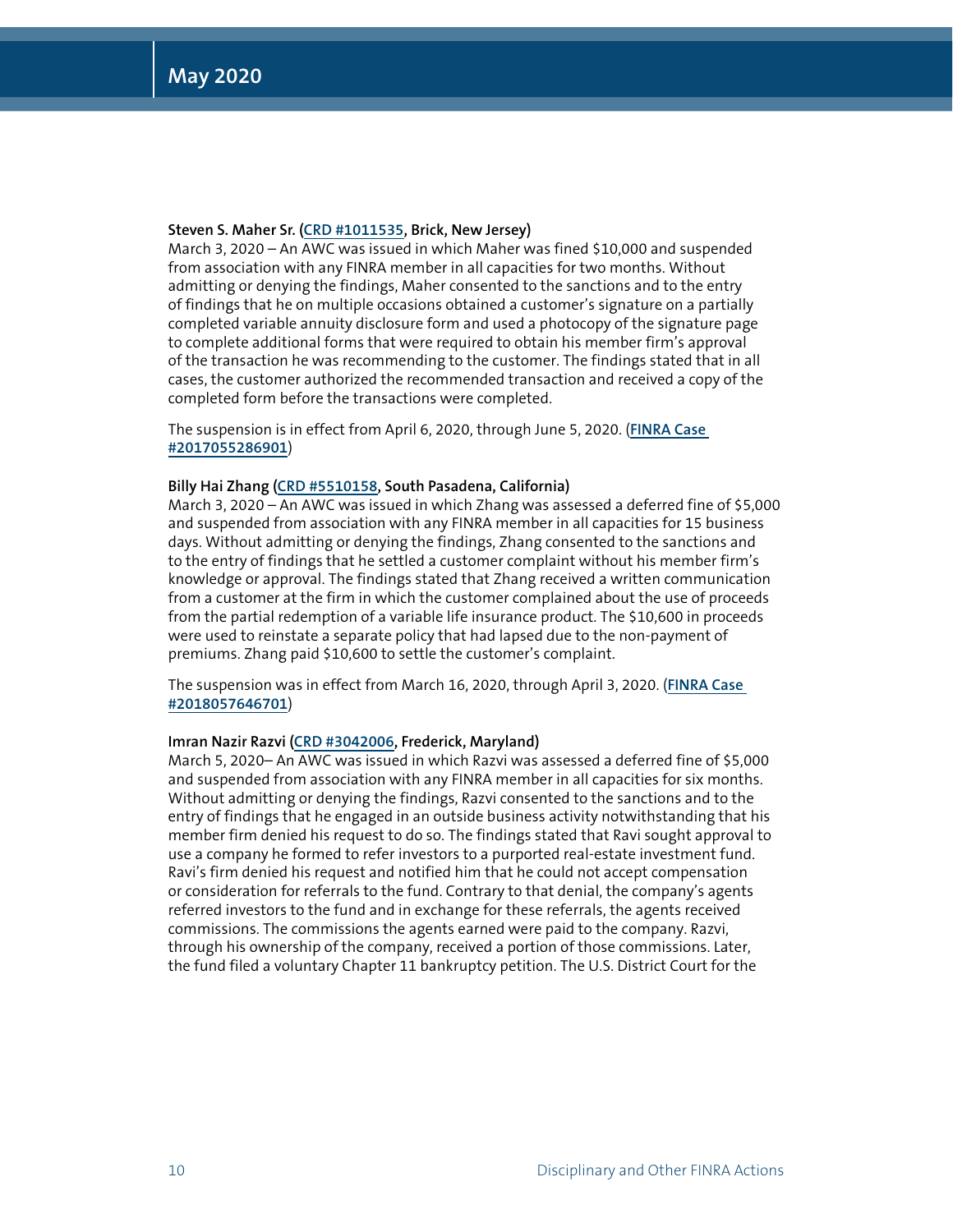Southern District of Florida issued final judgements against, among others, the fund and its former owner. Those judgments required the fund and its owner to, among other things, disgorge their ill-gotten gains and also required the owner to pay a civil penalty.

The suspension is in effect from March 16, 2020, through September 15, 2020. (**[FINRA Case](https://www.finra.org/rules-guidance/oversight-enforcement/finra-disciplinary-actions?search=2018058057401)  [#2018058057401](https://www.finra.org/rules-guidance/oversight-enforcement/finra-disciplinary-actions?search=2018058057401)**)

#### **John Stuart Crain ([CRD #2748785](http://brokercheck.finra.org/individual/2748785), Reisterstown, Maryland)**

March 6, 2020 – An AWC was issued in which Crain was fined \$5,000 and suspended from association with any FINRA member in all capacities for three months. Without admitting or denying the findings, Crain consented to the sanctions and to the entry of findings that he asked customers of his member firm to sign and return to him blank or incomplete brokerage documents with the customers' understanding that Crain would add the missing information. The findings stated that the firm warned Crain that such conduct was prohibited after discovering a blank customer-signed document in his files. Upon receipt of the customer-signed documents, Crain altered them by filling in the missing information on each document. All of the information that Crain added to the documents was accurate. Crain then submitted these documents as originals to the firm in order to effect transactions, all of which were requested by the customers.

The suspension is in effect from April 6, 2020, through July 5, 2020. (**[FINRA Case](https://www.finra.org/rules-guidance/oversight-enforcement/finra-disciplinary-actions?search=2018057708301)  [#2018057708301](https://www.finra.org/rules-guidance/oversight-enforcement/finra-disciplinary-actions?search=2018057708301)**)

#### **Benjamin Kaz Fujihara ([CRD #2696451](http://brokercheck.finra.org/individual/2696451), Frisco, Texas)**

March 6, 2020 – An AWC was issued in which Fujihara was fined \$5,000 and suspended from association with any FINRA member in all capacities for 30 business days. Without admitting or denying the findings, Fujihara consented to the sanctions and to the entry of findings that he engaged in outside business activities without providing full and accurate prior written notice to his member firm. The findings stated that Fujihara requested in writing that his firm approve his participation in an outside business that engaged in gunsmithing activities, such as restoring and performing woodworking services on firearms. The firm approved Fujihara's participation in the proposed outside business, provided that he limit his role to gunsmithing activities and not use his federal firearms license as a dealer of firearms. The firm also advised Fujihara that he would need to obtain written approval before making any changes to his outside business activity or seeking to participate in any additional outside business activities. Later, Fujihara purchased and resold a small number of firearms through his outside business without performing any woodworking or other gunsmithing services on the firearms before selling them.

The suspension is in effect from April 6, 2020, through May 15, 2020. (**[FINRA Case](https://www.finra.org/rules-guidance/oversight-enforcement/finra-disciplinary-actions?search=2018059475401)  [#2018059475401](https://www.finra.org/rules-guidance/oversight-enforcement/finra-disciplinary-actions?search=2018059475401)**)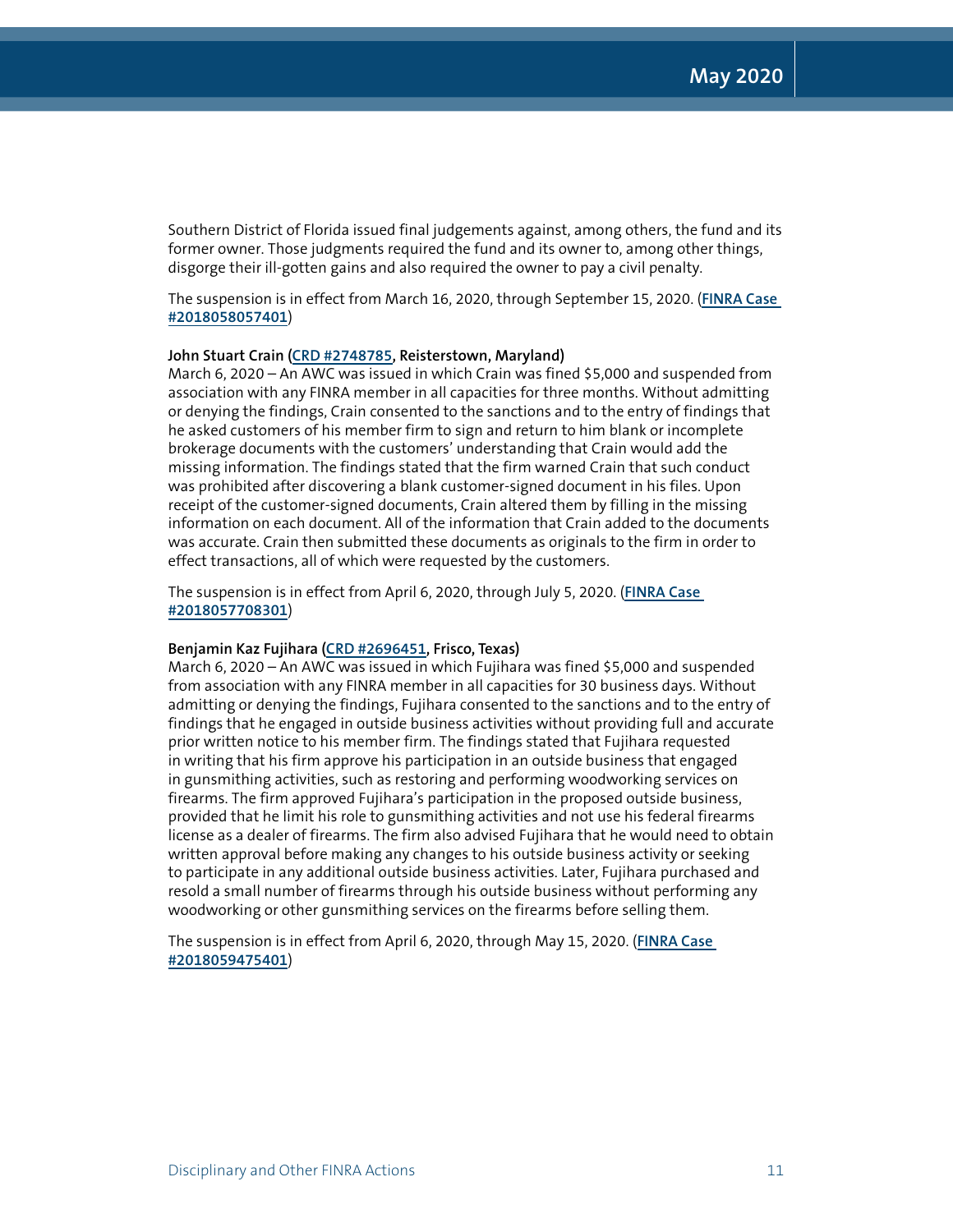#### **William Blake McGowan [\(CRD #6385231](http://brokercheck.finra.org/individual/6385231), Little Rock, Arkansas)**

March 13, 2020 – An AWC was issued in which McGowan was assessed a deferred fine of \$7,500 and suspended from association with any FINRA member in all capacities for 30 business days. Without admitting or denying the findings, McGowan consented to the sanctions and to the entry of findings that he participated in a private securities transaction without providing prior written notice to his member firm. The findings stated that McGowan purchased securities totaling \$55,000 in a pooled real estate investment. Specifically, McGowan purchased shares of a company formed to purchase and manage a vacation rental property in Florida. The purchase that McGowan made on his own behalf was outside the scope of his employment with the firm. The findings also stated that McGowan signed and submitted an annual compliance attestation to the firm wherein he falsely represented that he had not made any personal investments that he had not disclosed to it.

The suspension was in effect from March 16, 2020, through April 27, 2020. (**[FINRA Case](https://www.finra.org/rules-guidance/oversight-enforcement/finra-disciplinary-actions?search=2019064384101)  [#2019064384101](https://www.finra.org/rules-guidance/oversight-enforcement/finra-disciplinary-actions?search=2019064384101)**)

#### **Quincy DeEarl Caldwell [\(CRD #5583424,](http://brokercheck.finra.org/individual/5583424) Katy, Texas)**

March 16, 2020 – An AWC was issued in which Caldwell was assessed a deferred fine of \$5,000 and suspended from association with any FINRA member in all capacities for three months. Without admitting or denying the findings, Caldwell consented to the sanctions and to the entry of findings that he recommended and effected unsuitable short-term trades in Class A mutual fund shares in customer accounts, including mutual fund switches in those accounts. The findings stated that Caldwell's unsuitable recommendations caused his customers to incur approximately \$57,820 in upfront sales charges for Class A mutual fund shares. Caldwell did not have a reasonable basis to believe that his recommended patterns of short-term trading and mutual fund switching were suitable for his customers in view of the frequency and cost of the transactions. Caldwell's former member firm provided restitution to the affected customers, with Caldwell contributing financially pursuant to a settlement agreement between him and the firm.

The suspension is in effect from March 16, 2020, June 15, 2020. (**[FINRA Case](https://www.finra.org/rules-guidance/oversight-enforcement/finra-disciplinary-actions?search=2018060233501)  [#2018060233501](https://www.finra.org/rules-guidance/oversight-enforcement/finra-disciplinary-actions?search=2018060233501)**)

#### **Andre Derricotte [\(CRD #5932089,](http://brokercheck.finra.org/individual/5932089) South Orange, New Jersey)**

March 16, 2020 – An AWC was issued in which Derricotte was assessed a deferred fine of \$5,000 and suspended from association with any FINRA member in all capacities for two years. Without admitting or denying the findings, Derricotte consented to the sanctions and to the entry of findings that he possessed and accessed unauthorized materials, including personal notes, writing instruments and a cellular phone, while sitting for the Uniform Combined State Law Examination (Series 66). The findings stated that Derricotte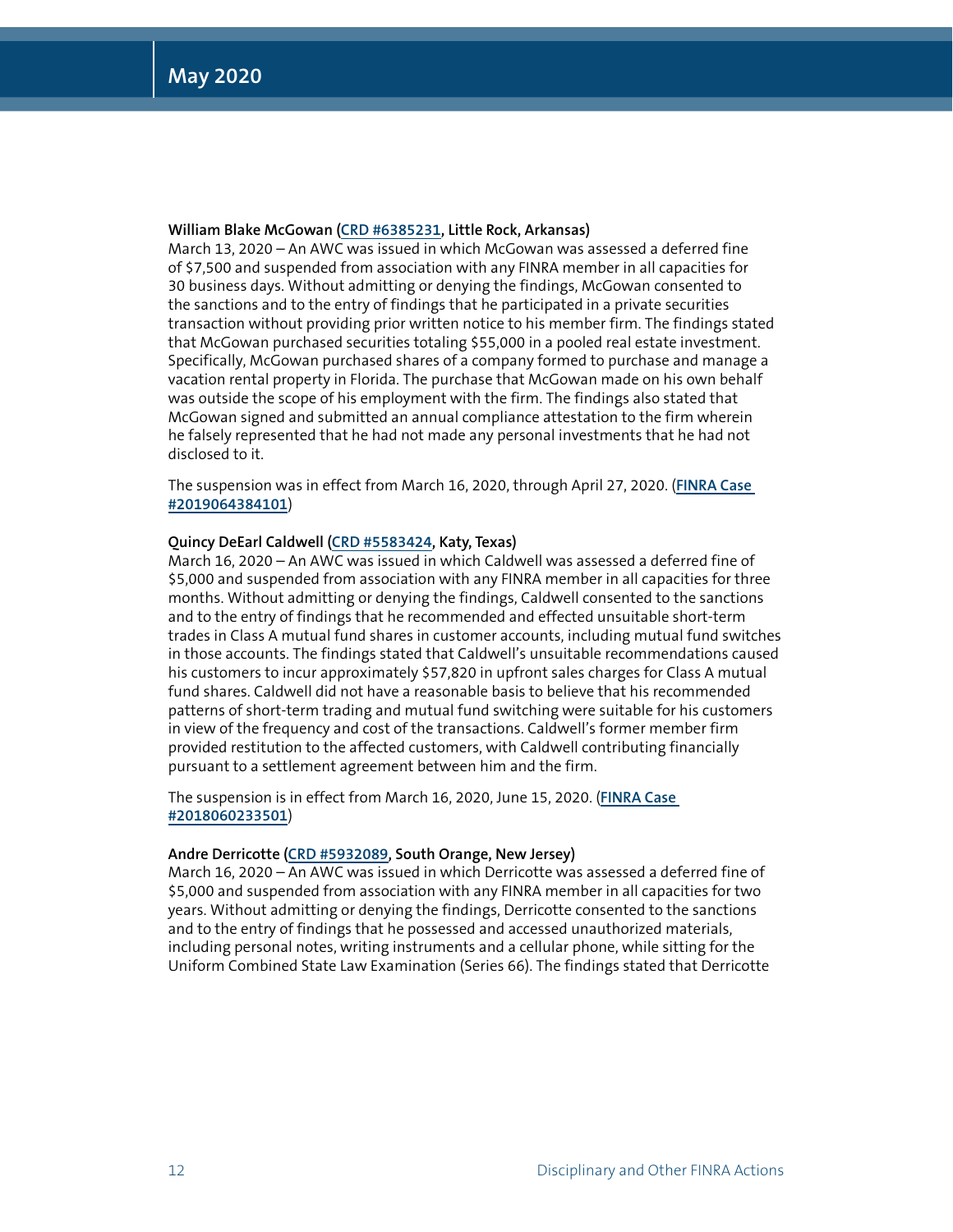later sat for the Uniform Investment Adviser Law Examination (Series 65) during which he also possessed and accessed unauthorized materials, including personal notes and writing instruments.

The suspension is in effect from March 16, 2020, through March 15, 2022. (**[FINRA Case](https://www.finra.org/rules-guidance/oversight-enforcement/finra-disciplinary-actions?search=2019063885101)  [#2019063885101](https://www.finra.org/rules-guidance/oversight-enforcement/finra-disciplinary-actions?search=2019063885101)**)

#### **Caleb Austin Jamison [\(CRD #5645954,](http://brokercheck.finra.org/individual/5645954) Cabot, Arizona)**

March 16, 2020 – An AWC was issued in which Jamison was assessed a deferred fine of \$7,500 and suspended from association with any FINRA member in all capacities for 30 business days. Without admitting or denying the findings, Jamison consented to the sanctions and to the entry of findings that he participated in a private securities transaction without providing prior written notice to his member firm. The findings stated that Jamison purchased securities on his own behalf in a pooled real estate investment totaling \$15,000. The purchase was outside the scope of Jamison's employment with the firm. The findings also stated that Jamison signed and submitted an annual compliance attestation to his firm in which he falsely represented that he had not made any personal investments that he had not disclosed to the firm.

The suspension was in effect from March 16, 2020, through April 27, 2020. (**[FINRA Case](https://www.finra.org/rules-guidance/oversight-enforcement/finra-disciplinary-actions?search=2019064384001)  [#2019064384001](https://www.finra.org/rules-guidance/oversight-enforcement/finra-disciplinary-actions?search=2019064384001)**)

#### **Frederic Thomas O'Hara [\(CRD #351490](http://brokercheck.finra.org/individual/351490), Stuart, Florida)**

March 16, 2020 – An AWC was issued in which O'Hara was assessed a deferred fine of \$10,000 and suspended from association with any FINRA member in all capacities for nine months. Without admitting or denying the findings, O'Hara consented to the sanctions and to the entry of findings that he engaged in an outside business activity by serving as an outside director of a private company without providing prior written notice to his member firms. The findings stated that as an outside director at the company, O'Hara attended board meetings and provided the company's founder, officers and directors with business and financial advice. In connection with his services as director, the company issued company shares to O'Hara. The findings also stated that O'Hara participated in private securities transactions in the company's shares totaling \$63,000, including his own \$10,000 purchase, without providing his firms with prior written notice. The findings also included that O'Hara misrepresented to one of his firms that he had never discussed the company with any of his securities clients. FINRA found that O'Hara provided a customer with sales materials, including promotional DVDs and year-end account summaries that contained valuations of the company's shares. The DVDs did not contain risk disclosures and the summaries lacked a reasonable basis to evaluate the valuations.

The suspension is in effect from March 16, 2020, through December 15, 2020. (**[FINRA Case](https://www.finra.org/rules-guidance/oversight-enforcement/finra-disciplinary-actions?search=2017054659401)  [#2017054659401](https://www.finra.org/rules-guidance/oversight-enforcement/finra-disciplinary-actions?search=2017054659401)**)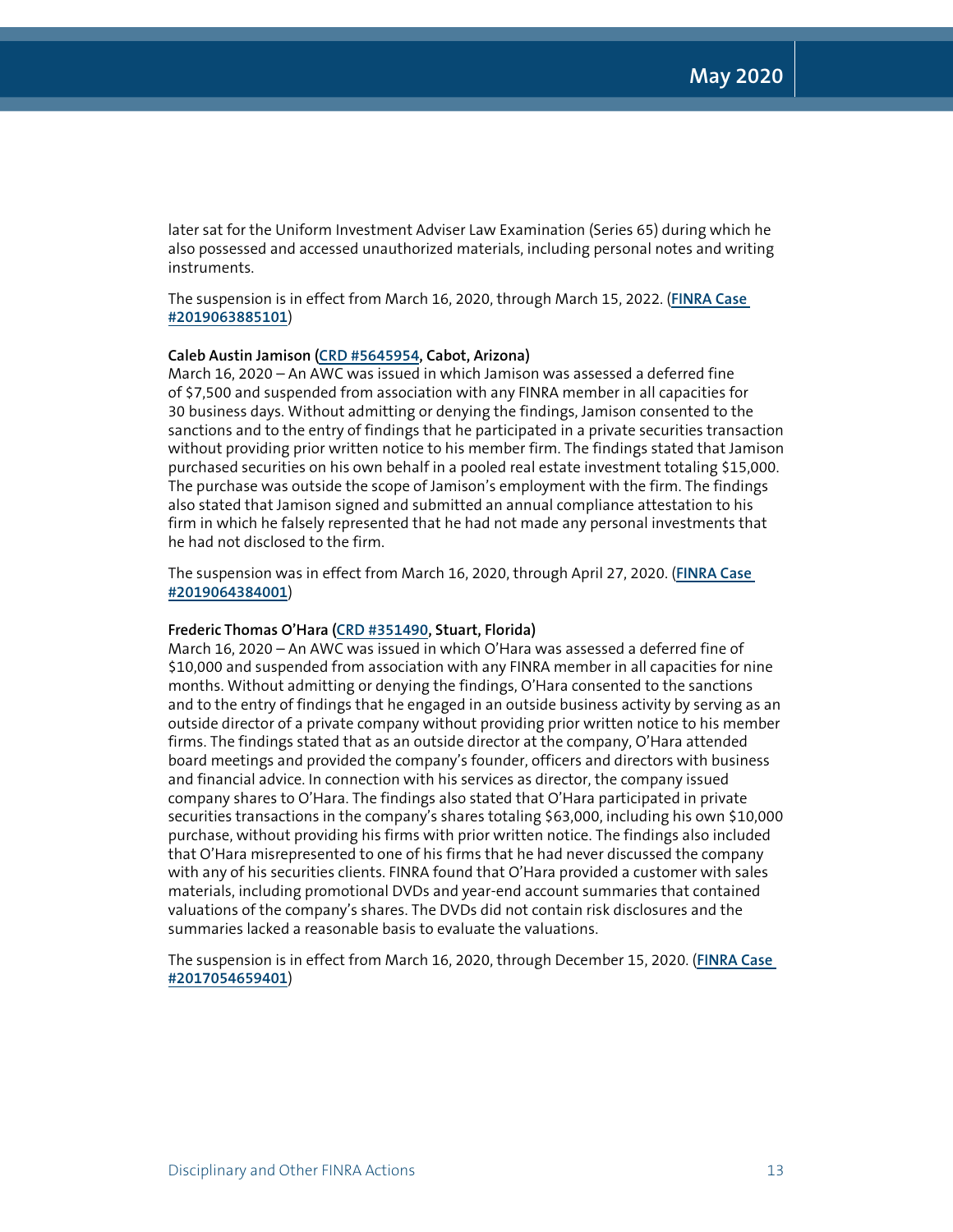#### **Tishon Lamon Afanador ([CRD #5026608](http://brokercheck.finra.org/individual/5026608), Deer Park, New York)**

March 17, 2020 – An AWC was issued in which Afanador was assessed a deferred fine of \$5,000 and suspended from association with any FINRA member in all capacities for six months. Without admitting or denying the findings, Afanador consented to the sanctions and to the entry of findings that he willfully failed to timely amend his Form U4 to disclose that he had been charged with, and pled guilty to, felony charges. The findings stated that Afanador was arrested and subsequently charged with felony counts of aggravated unlicensed operation of a motor vehicle in the first degree. Afanador was arraigned on and pled guilty to these charges. At a later date, Afanador was also arrested and charged with a felony count of criminal possession of a controlled substance in the fifth degree.

The suspension is in effect from April 6, 2020, through October 5, 2020. (**[FINRA Case](https://www.finra.org/rules-guidance/oversight-enforcement/finra-disciplinary-actions?search=2019061868302)  [#2019061868302](https://www.finra.org/rules-guidance/oversight-enforcement/finra-disciplinary-actions?search=2019061868302)**)

#### **Halil Kozi [\(CRD #1121714,](http://brokercheck.finra.org/individual/1121714) North Middletown, New Jersey)**

March 17, 2020 – An Offer of Settlement was issued in which Kozi was suspended from association with any FINRA member in all capacities for two years. In light of Kozi's financial status, no monetary sanction has been imposed. Without admitting or denying the allegations, Kozi consented to the sanction and to the entry of findings that he recommended trading in a customer's account that was excessive, quantitatively unsuitable and inconsistent with the customer's moderate risk tolerance and balanced growth investment objective, as evidenced by the account's annualized cost-to-equity ratio of 53 percent. The findings stated that the customer deposited a little over \$200,000 in his account at Kozi's member firm. Within the span of about a year and half, Kozi recommended equity and options transactions, with a principal value of over \$3 million. Kozi's recommended transactions for the customer's account generated gross commissions totaling over \$135,000, of which Kozi himself received over \$87,000, while causing the customer's account to incur losses of nearly \$72,000. Commissions from this customer's account made up 95 percent of Kozi's commission income. The findings also stated that Kozi recommended options transactions that were unsuitable given the high level of speculation involved, as well as the transaction costs incurred when considered in the context of the customer's investment objective, risk tolerance and financial situation and needs. Kozi lacked a reasonable basis to believe that the customer was aware of and understood the risks associated with the options trading he recommended, as the customer had no experience trading options and many of the options trades Kozi recommended were speculative and intended for sophisticated options investors. Kozi also lacked a reasonable basis to recommend that the customer purchase stock in a single speculative security in quantities that caused the stock at one point to make up 85 percent of the customer's account value.

The suspension is in effect from April 6, 2020, through April 5, 2022. (**[FINRA Case](https://www.finra.org/rules-guidance/oversight-enforcement/finra-disciplinary-actions?search=2016048921102)  [#2016048921102](https://www.finra.org/rules-guidance/oversight-enforcement/finra-disciplinary-actions?search=2016048921102)**)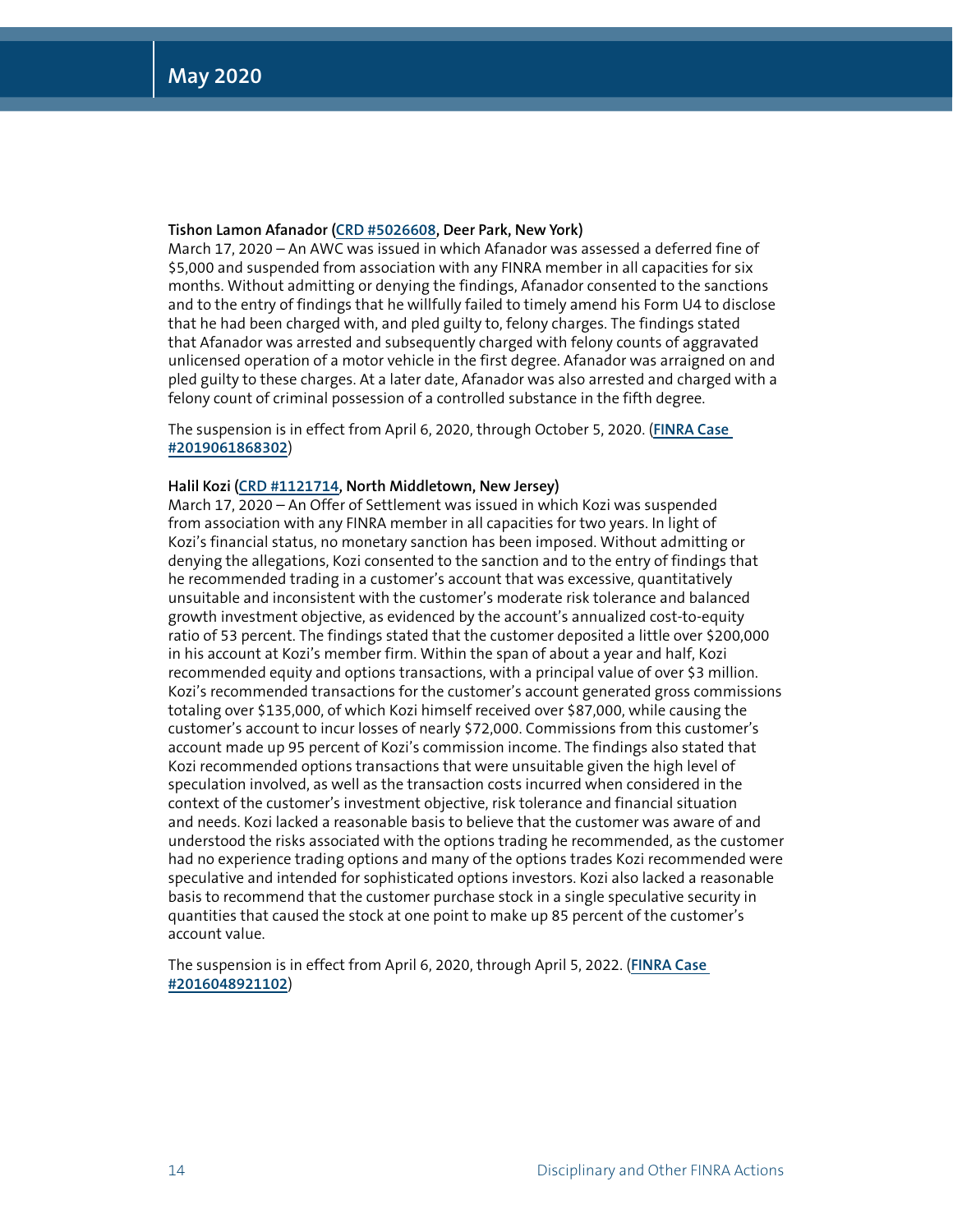#### **Taylor Cade Hoskins [\(CRD #6277263,](http://brokercheck.finra.org/individual/6277263) Wauwatosa, Wisconsin)**

March 18, 2020 – An AWC was issued in which Hoskins was fined \$5,000 and suspended from association with any FINRA member in all capacities for 10 business days. Without admitting or denying the findings, Hoskins consented to the sanctions and to the entry of findings that he improperly used his member firm's login credentials to access its thirdparty system for storing customer records and information, and then downloaded and printed non-public personal customer information from that system to assist him with transitioning customers to his new firm.

The suspension was in effect from April 6, 2020, through April 20, 2020. (**[FINRA Case](https://www.finra.org/rules-guidance/oversight-enforcement/finra-disciplinary-actions?search=2018059726301)  [#2018059726301](https://www.finra.org/rules-guidance/oversight-enforcement/finra-disciplinary-actions?search=2018059726301)**)

#### **Scott Patrick Kozak [\(CRD #1272583](http://brokercheck.finra.org/individual/1272583), Highlands Ranch, Colorado)**

March 18, 2020 – An AWC was issued in which Kozak was assessed a deferred fine of \$10,000 and suspended from association with any FINRA member in all capacities for two years. Without admitting or denying the findings, Kozak consented to the sanctions and to the entry of findings that he participated in three sets of private securities transactions without providing prior written notice to his member firm. The findings stated that Kozak solicited firm customers and registered representatives of the firm to invest \$1,166,000 in the securities of two companies and also invested his own funds in both of the companies. During an audit, Kozak falsely advised the auditor, and later falsely told his firm's CCO, that no firm customers had invested in the company that was the subject of the second and third private securities transactions. The findings also stated that Kozak engaged in an outside business activity, without notifying his firm, by forming a company through which he purchased the assets of, and operated, the company that was the subject of the second and third private securities transactions. The findings also included that Kozak falsely stated in annual firm compliance questionnaires that he had not engaged in any private securities transactions and that he had complied with the firm's outside business activity policy.

The suspension is in effect from April 6, 2020, through April 5, 2022. (**[FINRA Case](https://www.finra.org/rules-guidance/oversight-enforcement/finra-disciplinary-actions?search=2017053017203)  [#2017053017203](https://www.finra.org/rules-guidance/oversight-enforcement/finra-disciplinary-actions?search=2017053017203)**)

#### **Sofia T. Gonzalez ([CRD #6243469](http://brokercheck.finra.org/individual/6243469), Houston, Texas)**

March 19, 2020 – An AWC was issued in which Gonzalez was assessed a deferred fine of \$5,000 and suspended from association with any FINRA member in all capacities for two months. Without admitting or denying the findings, Gonzalez consented to the sanctions and to the entry of findings that she shared in losses incurred by customers of her member firm, without the firm's prior knowledge or approval and without having previously contributed to the accounts. The findings stated that Gonzalez provided the customers with information about various certificates of deposit (CDs) offered by the firm. Both customers purchased a CD in the amount of \$150,000 and \$200,000, respectively, in their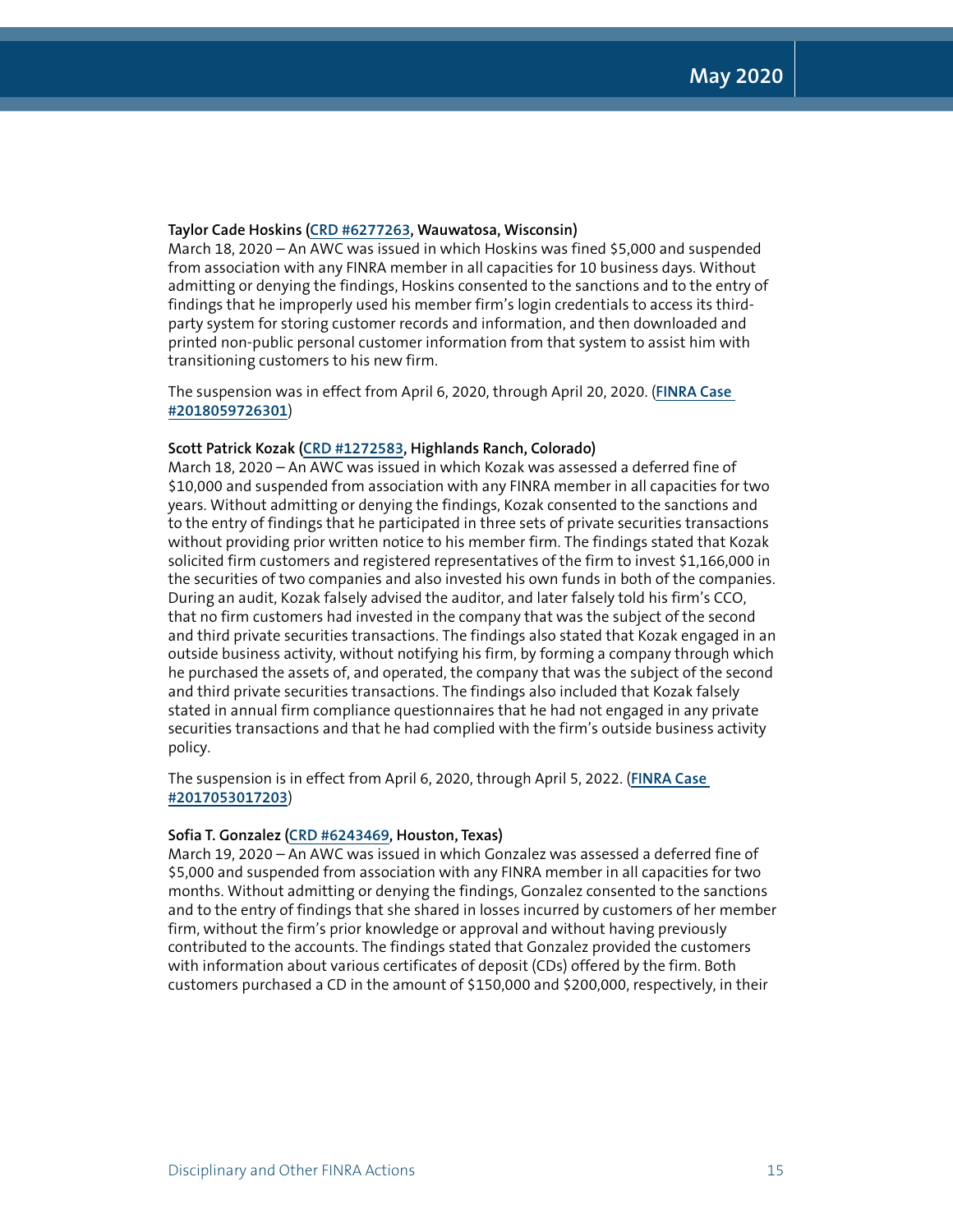firm accounts after discussing the CD with Gonzalez. The next day, Gonzalez informed the customers that she made an error in describing the CD's terms. The customers sold the CD for realized losses and Gonzalez agreed to reimburse them for those amounts. Gonzalez purchased cashier's checks in the amounts of \$511.80 and \$722.40, respectively, with funds drawn from her personal bank account and sent them to the customers, who deposited the checks in their firm accounts. The findings also stated that Gonzalez caused her firm to maintain incomplete books and records. Gonzalez communicated with the customers regarding activity in their firm accounts by text messages sent from her personal cellular device. These communications related to the firm's business but were not preserved by the firm as required by Section 17(a) of the Securities Exchange Act of 1934.

The suspension is in effect from April 6, 2020, through June 5, 2020. (**[FINRA Case](https://www.finra.org/rules-guidance/oversight-enforcement/finra-disciplinary-actions?search=2019061778602)  [#2019061778602](https://www.finra.org/rules-guidance/oversight-enforcement/finra-disciplinary-actions?search=2019061778602)**)

#### **Jennifer Lillian Basey ([CRD #4730054](http://brokercheck.finra.org/individual/4730054), Lehigh Acres, Florida)**

March 24, 2020 – An AWC was issued in which Basey was fined \$5,000 and suspended from association with any FINRA member in all capacities for two months. Without admitting or denying the findings, Basey consented to the sanctions and to the entry of findings that she falsified a customer's signature and forged additional customers' initials on paperwork used to facilitate her customers' transfers of funds. The findings stated that Basey signed, with permission, the first customer's name on a document used to facilitate an authorized transfer of that customer's assets. Additionally, Basey forged the initials of two other customers, who are married, on forms to facilitate the transfer of the customers' funds from another financial institution to her member firm. Prior to signing these customers' initials, Basey had not received authorization to do so. The customers subsequently ratified Basey's conduct in writing. The firm's WSPs required its representatives to take reasonable steps to ensure customer signatures were original and authentic, which Basey failed to do.

The suspension is in effect from April 20, 2020, through June 19, 2020. (**[FINRA Case](https://www.finra.org/rules-guidance/oversight-enforcement/finra-disciplinary-actions?search=2019064947501)  [#2019064947501](https://www.finra.org/rules-guidance/oversight-enforcement/finra-disciplinary-actions?search=2019064947501)**)

#### **Charles Henry Postel [\(CRD #1478786,](http://brokercheck.finra.org/individual/1478786) Lakewood, Ohio)**

March 24, 2020 – An AWC was issued in which Postel was assessed a deferred fine of \$5,000 and suspended from association with any FINRA member in all capacities for 15 business days. Without admitting or denying the findings, Postel consented to the sanctions and to the entry of findings that he effected pairs of agency cross transactions in municipal securities between his member firm's customers without obtaining the required customer written acknowledgements and the firm's written approval. The findings stated that each of the pairs of municipal bond transactions were structured by Postel in a similar manner, with the firm selling municipal bonds as agent on behalf of one of its customers to another broker-dealer and then buying the same bonds back on the same day from the same broker-dealer as agent on behalf of another customer. In addition, for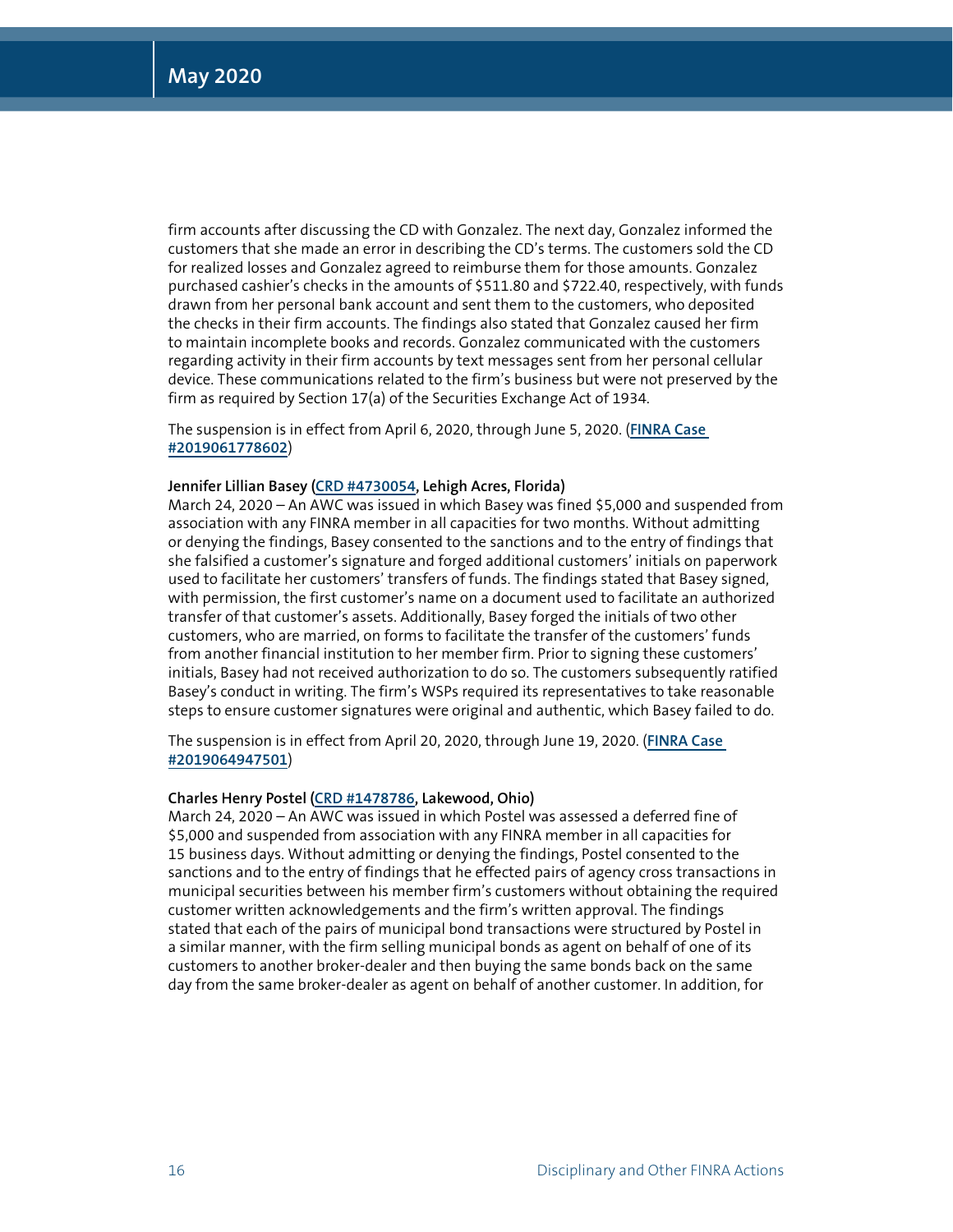each of the pairs of municipal bond transactions, Postel determined the amount of the mark-up that could be charged by the other broker-dealer for effecting these transactions. Postel violated his firm's policies and procedures by not obtaining the required customer acknowledgments and the approval of his branch manager or branch office administrator prior to effecting these pairs of transactions.

The suspension was in effect from April 6, 2020, through April 27, 2020. (**[FINRA Case](https://www.finra.org/rules-guidance/oversight-enforcement/finra-disciplinary-actions?search=2018057286801)  [#2018057286801](https://www.finra.org/rules-guidance/oversight-enforcement/finra-disciplinary-actions?search=2018057286801)**)

#### **William James Hite [\(CRD #1675972,](http://brokercheck.finra.org/individual/1675972) Shelton, Connecticut)**

March 30, 2020 – An AWC was issued in which Hite was assessed a deferred fine of \$7,500 and suspended from association with any FINRA member in all capacities for six months. Without admitting or denying the findings, Hite consented to the sanctions and to the entry of findings that he forged an elderly customer's signature on documents in connection with an exchange transaction from a variable annuity to a fixed annuity. The findings stated that Hite forged the customer's handwritten signature in one instance and electronically forged the customer's signature in other instances. Hite's forgeries are aggravated by the fact that in order to authenticate the electronic signatures he re-created an email address previously used by the customer and used it to verify the forged electronic signatures. Unbeknownst to Hite, the customer had passed away prior to the forgeries. Although the customer had previously signed these documents, Hite was not authorized to sign for the customer. Hite submitted the transaction related documents to his member firm for processing as originals signed by the customer.

The suspension is in effect from April 6, 2020, through October 5, 2020. (**[FINRA Case](https://www.finra.org/rules-guidance/oversight-enforcement/finra-disciplinary-actions?search=2018058923701)  [#2018058923701](https://www.finra.org/rules-guidance/oversight-enforcement/finra-disciplinary-actions?search=2018058923701)**)

#### **Mark Thomas Lamkin [\(CRD #2121510](http://brokercheck.finra.org/individual/2121510), Louisville, Kentucky)**

March 30, 2020 – An AWC was issued in which Lamkin was fined \$7,500 and suspended from association with any FINRA member in all capacities for three months. Without admitting or denying the findings, Lamkin consented to the sanctions and to the entry of findings that he borrowed a total of \$1,265,000 from a customer whose account he serviced without notifying his member firm or obtaining its written approval. The findings stated that Lamkin's customer was a longtime friend who was also a customer of the firm. The first loan in the amount of \$740,000, was made via a promissory note signed by Lamkin's wife and secured by a mortgage identifying Lamkin and his wife as the borrowers and signed by both. That loan has been repaid in full. The second loan, in the amount of \$250,000, was negotiated between Lamkin and the customer and memorialized by a note signed by Lamkin's wife. The third loan, in the amount of \$275,000, was made to a limited liability company of which Lamkin was a member and initially was memorialized by a note signed by Lamkin and his business partner. While the second and third loans have not been repaid in full, they are currently in repayment. The customer was not Lamkin's family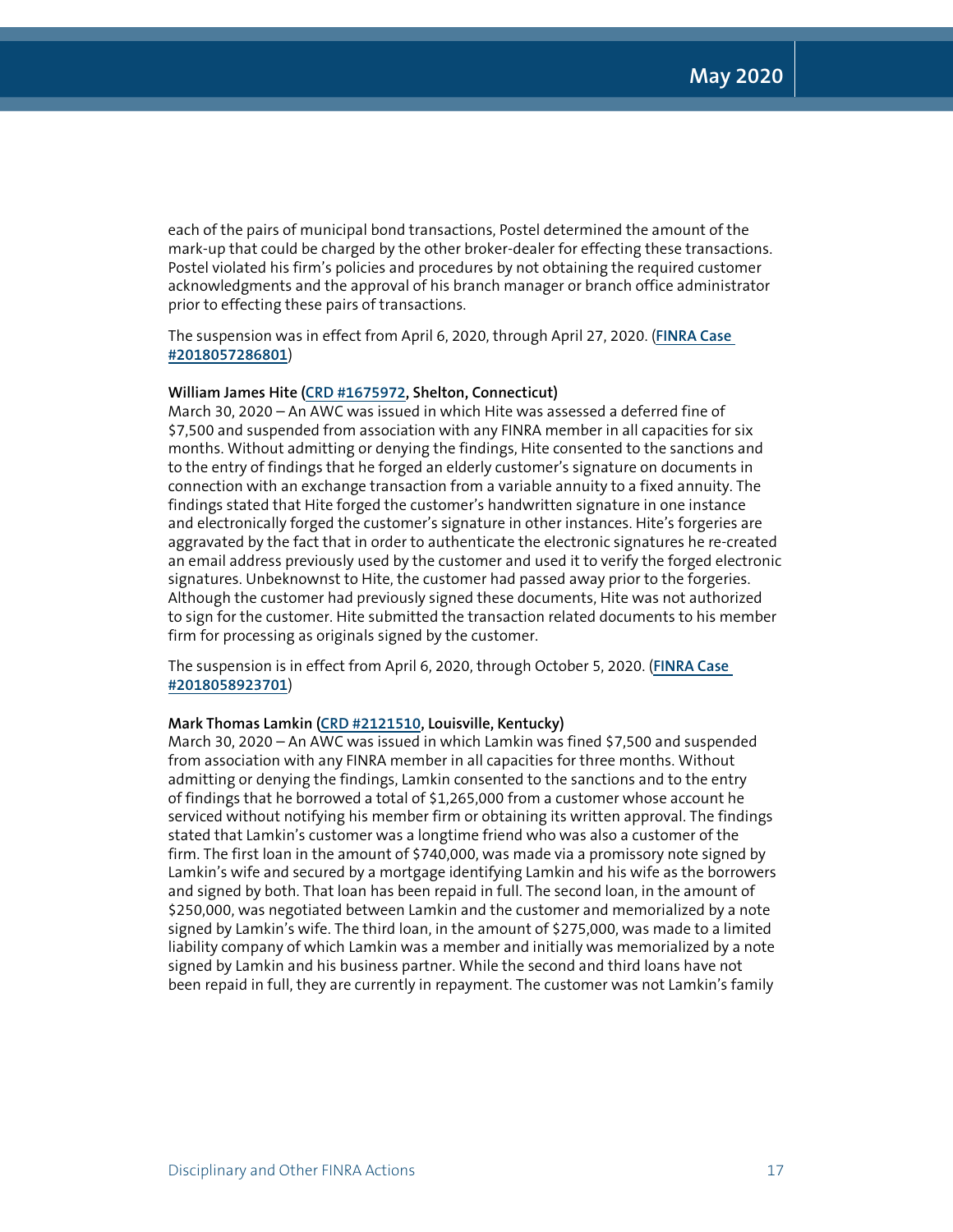member and the firm's WSPs prohibited registered representatives from borrowing money from a customer unless the customer was a family member. The findings also stated that in his firm's annual compliance questionnaires, Lamkin falsely affirmed that neither he nor any related person or entity had borrowed or loaned any money or securities from or to another individual or entity.

The suspension is in effect from April 20, 2020, through July 19, 2020. (**[FINRA Case](https://www.finra.org/rules-guidance/oversight-enforcement/finra-disciplinary-actions?search=2018057964201)  [#2018057964201](https://www.finra.org/rules-guidance/oversight-enforcement/finra-disciplinary-actions?search=2018057964201)**)

#### **Genesis E. Zschocher (CRD #7091780, Tampa, Florida)**

March 31, 2020 – An AWC was issued in which Zschocher was assessed a deferred fine of \$5,000 and suspended from association with any FINRA member in all capacities for two months. Without admitting or denying the findings, Zschocher consented to the sanctions and to the entry of findings that she misrepresented to her member firm the results of multiple FINRA Securities Industry Essentials exams, both orally and in writing. The findings stated that Zschocher created a modified version of her official score report reflecting an inaccurate score and provided it to her firm supervisor for one exam attempt.

The suspension is in effect from April 6, 2020, through June 5, 2020. (**[FINRA Case](https://www.finra.org/rules-guidance/oversight-enforcement/finra-disciplinary-actions?search=2019063287401)  [#2019063287401](https://www.finra.org/rules-guidance/oversight-enforcement/finra-disciplinary-actions?search=2019063287401)**)

#### Complaints Filed

**FINRA issued the following complaints. Issuance of a disciplinary complaint represents FINRA's initiation of a formal proceeding in which findings as to the allegations in the complaint have not been made, and does not represent a decision as to any of the allegations contained in the complaint. Because these complaints are unadjudicated, you may wish to contact the respondents before drawing any conclusions regarding the allegations in the complaint.**

#### **Raymond Alexander Thomas [\(CRD #1675282](http://brokercheck.finra.org/individual/1675282), Brooklyn, New York)**

March 6, 2020 – Thomas was named a respondent in a FINRA complaint alleging that he engaged in outside business activities through a company he formed and controlled without providing prior notice to his member firm, written or otherwise. The complaint alleges that Thomas functioned and held himself out as an officer, director and employee of the company. Thomas caused the company to enter into a number of agreements, including a consulting agreement with an international venture capitalist. Many of those agreements show that Thomas had the reasonable expectation of compensation for the activities he performed on behalf of the company and, in fact, he was compensated for the outside business activities he performed for it. Thomas opened bank accounts in the company's name, used those bank accounts to receive numerous third-party wire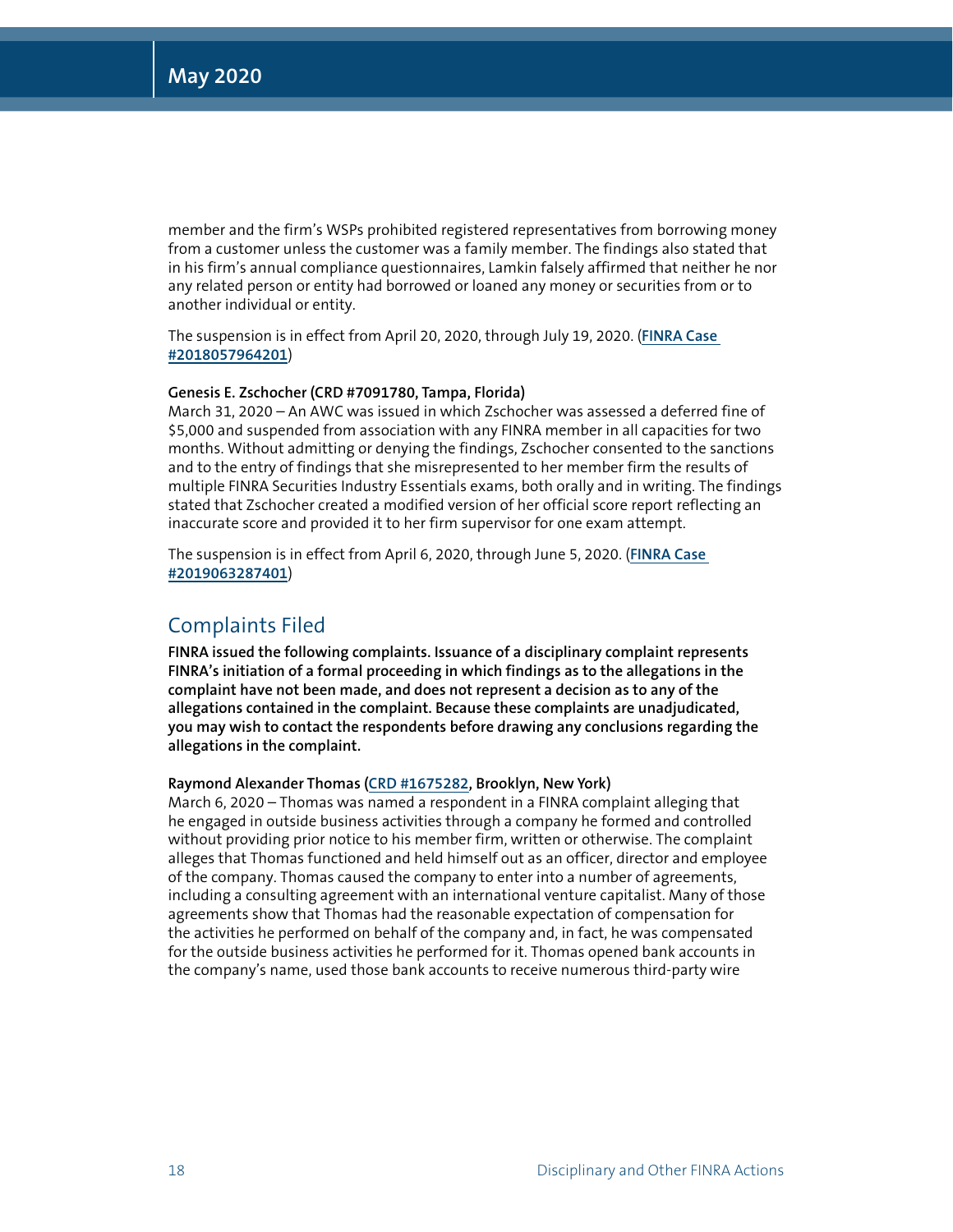deposits from entities and individuals with whom the company conducted business, and thereafter withdrew cash from the accounts or used the proceeds to pay for his personal expenses. The complaint also alleges that Thomas repeatedly provided false or misleading information to FINRA in an effort to conceal that he was engaged in outside business activities. During a branch examination, Thomas falsely told FINRA that he did not participate in any outside business activities. Likewise, when FINRA requested that Thomas identify all bank accounts that he controlled, for which he had signatory authority, or in which he had a beneficial interest, Thomas did not identify any of the bank accounts that he had established for the company, even though he had withdrawn nearly \$100,000 from those accounts in the preceding 14 months. Finally, when FINRA took Thomas' sworn testimony, he falsely testified, among other things, that his mother had created the company and that he did not have control of, or signatory authority for, any of its bank accounts. (**[FINRA Case #2017056561101](https://www.finra.org/rules-guidance/oversight-enforcement/finra-disciplinary-actions?search=2017056561101)**)

#### **David Ray Oakes [\(CRD #1465154,](http://brokercheck.finra.org/individual/1465154) Prosper, Texas)**

March 11, 2020 – Oakes was named a respondent in a FINRA complaint alleging that he structured cash deposits and cash withdrawals totaling \$61,500 for the purpose of attempting to evade federal reporting requirements. The complaint alleges that Oakes acted with the purpose of preventing a bank from filing, and intended to cause the bank to fail to file Currency Transaction Reports reporting currency transactions in excess of \$10,000. (**[FINRA Case #2018057755201](https://www.finra.org/rules-guidance/oversight-enforcement/finra-disciplinary-actions?search=2018057755201)**)

#### **Steven Harris ([CRD #2440292](http://brokercheck.finra.org/individual/2440292), Chicago, Illinois**

March 31, 2020 – Harris was named a respondent in a FINRA complaint alleging that he manufactured faked documents that he then provided to FINRA in response to its requests during an investigation of his undisclosed outside business activity. The complaint alleges that FINRA requested that Harris provide certain financial information and bank statements and, in response, he provided false and incomplete information to FINRA. Harris failed to disclose the accounts he actually held and provide the requested statements for those accounts. Instead, Harris created fake bank statements for other accounts he purported to hold and provided the manufactured documents to FINRA. The complaint also alleges that Harris repeatedly lied about his actions during on-the-record testimony, falsely claiming that he did not alter any of the records that he produced to FINRA. The complaint further alleges that Harris engaged in an undisclosed outside business activity for compensation. The outside business activity involved securities investment research and advice for which he was paid \$750. (**[FINRA Case #2019062092401](https://www.finra.org/rules-guidance/oversight-enforcement/finra-disciplinary-actions?search=2019062092401)**)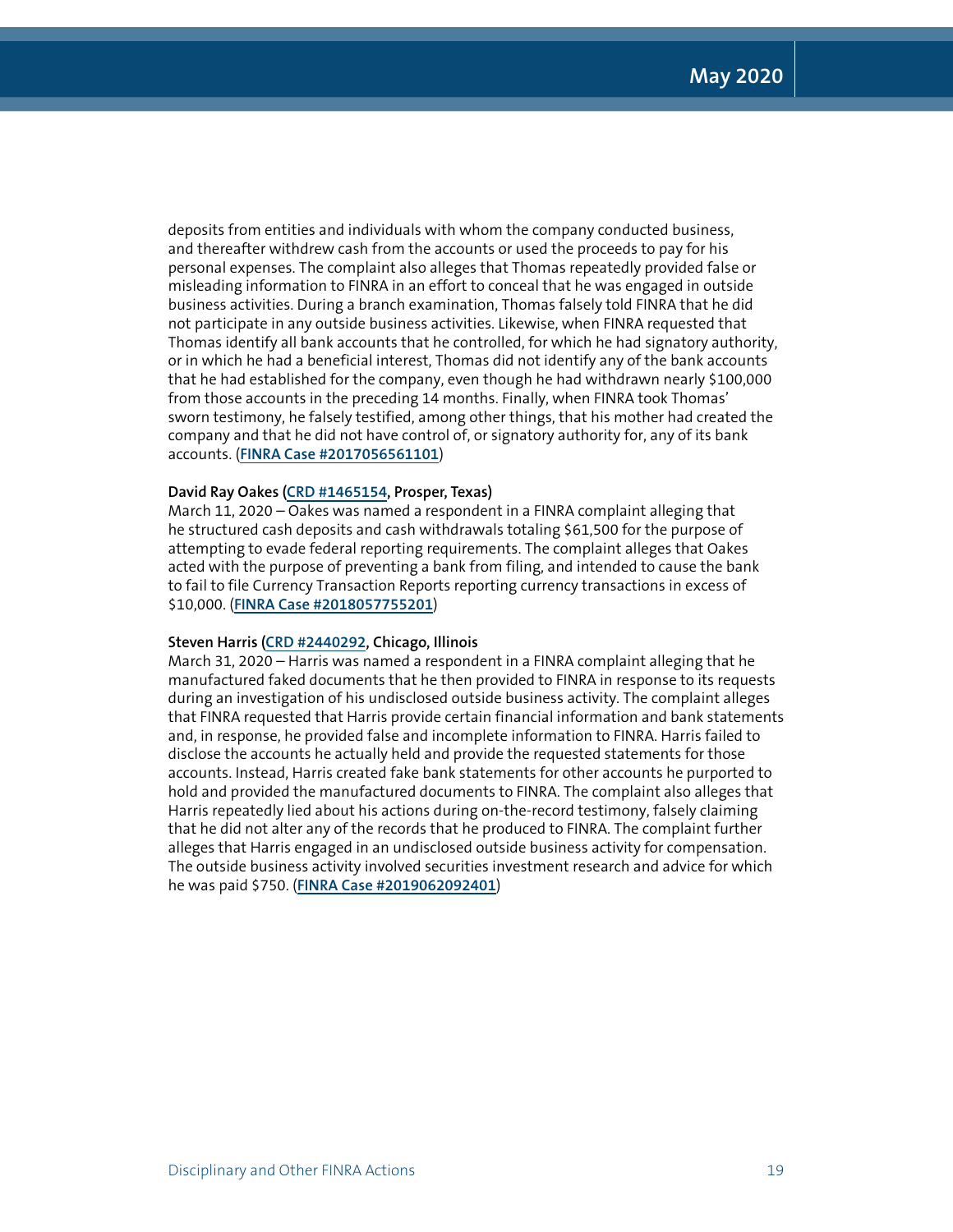#### **Firms Expelled for Failure to Pay Fines and/ or Costs Pursuant to FINRA Rule 8320**

#### **CV Brokerage, Inc (CRD #462)** Williamstown, New Jersey (March 14, 2020) FINRA Case #2017052325902

**Midtown Partners & Co., LLC (CRD #104223)** Land O Lakes, Florida (March 14, 2020) FINRA Case #2016051196101

#### **Firm Expelled for Failure to Provide Information or Keep Information Current Pursuant to FINRA Rule 9552**

**Clinger & Co., Inc. (CRD #1471)** Houston, Texas (March 5, 2020) FINRA Case #2019060782901

#### **Firm Cancelled for Failure to Pay FINRA Dues, Fees and Other Charges Pursuant to FINRA Rule 9553**

**Forest Securities, Inc. (CRD #16255)** Hillside, Illinois (March 10, 2020)

#### **Firm Suspended for Failure to Provide Information or Keep Information Current Pursuant to FINRA Rule 9552**

**(The date the suspension began is listed after the entry. If the suspension has been lifted, the date follows the suspension date.)**

**Chapwood Securities, Inc. (CRD #154376)** Plano, Texas (March 9, 2020 – April 2, 2020)

#### **Firm Suspended for Failure to Pay FINRA Dues, Fees and Other Charges Pursuant to FINRA Rule 9553**

**(The date the suspension began is listed after the entry. If the suspension has been lifted, the date follows the suspension date.)**

GrowthFountain Capital, LLC (Funding Portal Org ID #283380) New York, New York (December 3, 2019 – March 18, 2020)

#### **Individual Revoked for Failure to Pay Fines and/or Costs Pursuant to FINRA Rule 8320**

**(If the revocation has been rescinded, the date follows the revocation date.)**

**James Marten Lamont (CRD #2846228)** Novato, California (March 14, 2020) FINRA Case #2017052705801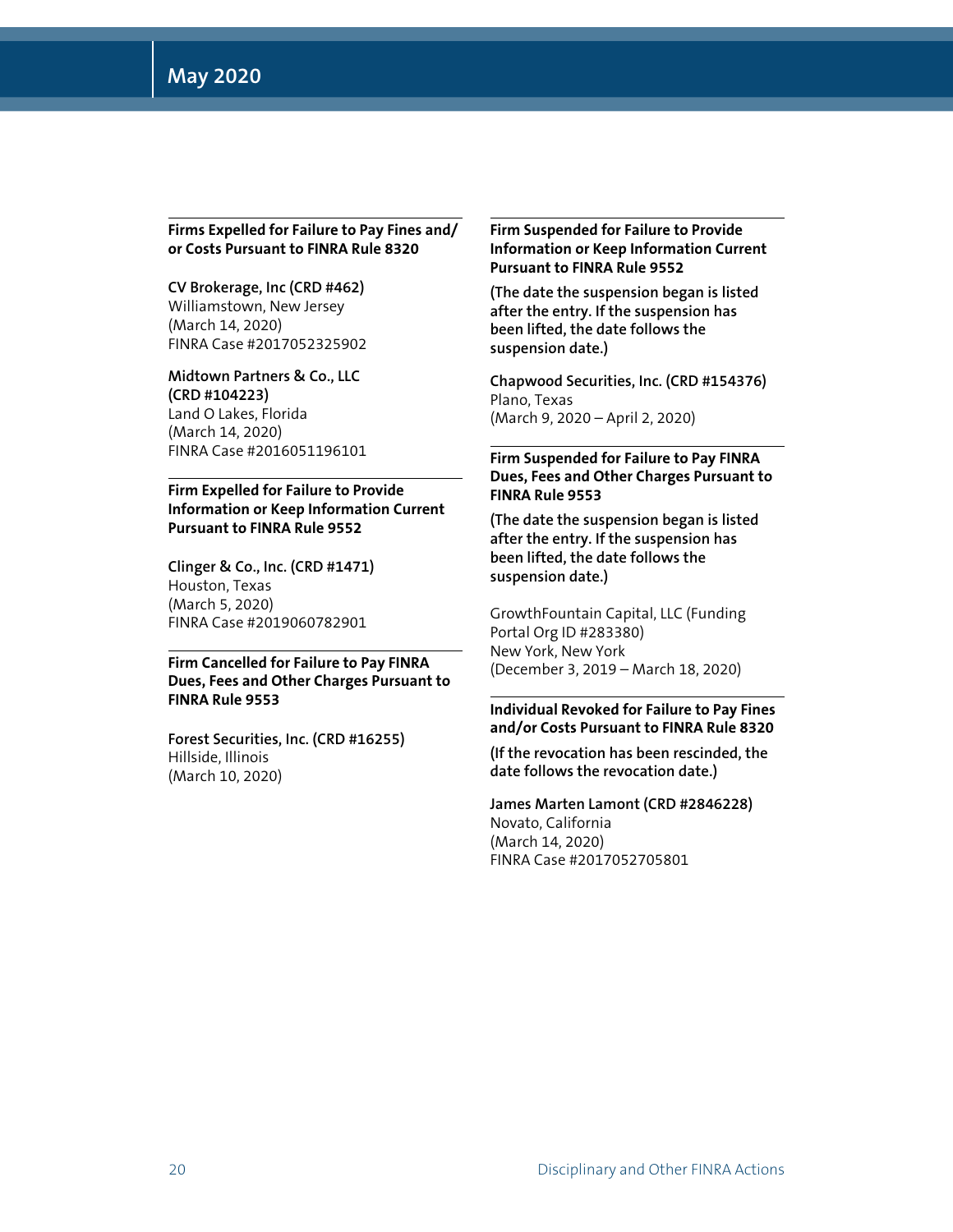**May 2020**

**Individuals Barred for Failure to Provide Information or Keep Information Current Pursuant to FINRA Rule 9552(h)** 

**(If the bar has been vacated, the date follows the bar date.)**

**George Belesis (CRD #4860444)** West Hollywood, California (March 9, 2020) FINRA Case #2019061940901

**Dustin Michael Blount (CRD #5267680)** Vicksburg, Mississippi (March 9, 2020) FINRA Case #2019061481901

**Barry Flynn Carson (CRD #6376758)** Church Hill, TN (March 16, 2020) FINRA Case #2019063784901

**Felix S. Chu (CRD #2427593)** Pleasant Hill, California (March 9, 2020) FINRA Case #2019064165601

#### **Brian Francis Kealoha Colburn (CRD #2357275)**

Wilton, Connecticut (March 3, 2020) FINRA Case #2019063916501

**Prithviraj Dhandapani (CRD #6761150)** Oak Ridge, Tennessee (March 13, 2020) FINRA Case #2019061676601

**Michael Scott Drury (CRD #5766920)** Sandy, Utah (March 2, 2020) FINRA Case #2019062607001

**Davrion Jarrell Hemphill (CRD #7027587)** Roseville, Michigan (March 16, 2020) FINRA Case #2019064037901

#### **Robert Hoon Lee (CRD #5916602)**

Diamond Bar, California (March 5, 2020) FINRA Case #2019063796001

**Eric Alan Zakarin (CRD #1708397)** Cranford, New Jersey (March 2, 2020) FINRA Case #2018060108301

#### **Individuals Suspended for Failure to Provide Information or Keep Information Current Pursuant to FINRA Rule 9552(d)**

**(The date the suspension began is listed after the entry. If the suspension has been lifted, the date follows the suspension date.)**

**Robert Joseph Cacioppo (CRD #6205736)** Surprise, Arizona (March 2, 2020) FINRA Case #2019064813201

**Paula Yvette Collins (CRD #3190350)** Aurora, Colorado (March 23, 2020) FINRA Case #2019064939501

**Michael Christopher Davis (CRD #4865849)** New York, New York (March 9, 2020) FINRA Case #2019064746401

**Megan Elizabeth Hoffman (CRD #6109030)** Delaware, Ohio (March 19, 2020) FINRA Case #2019064723101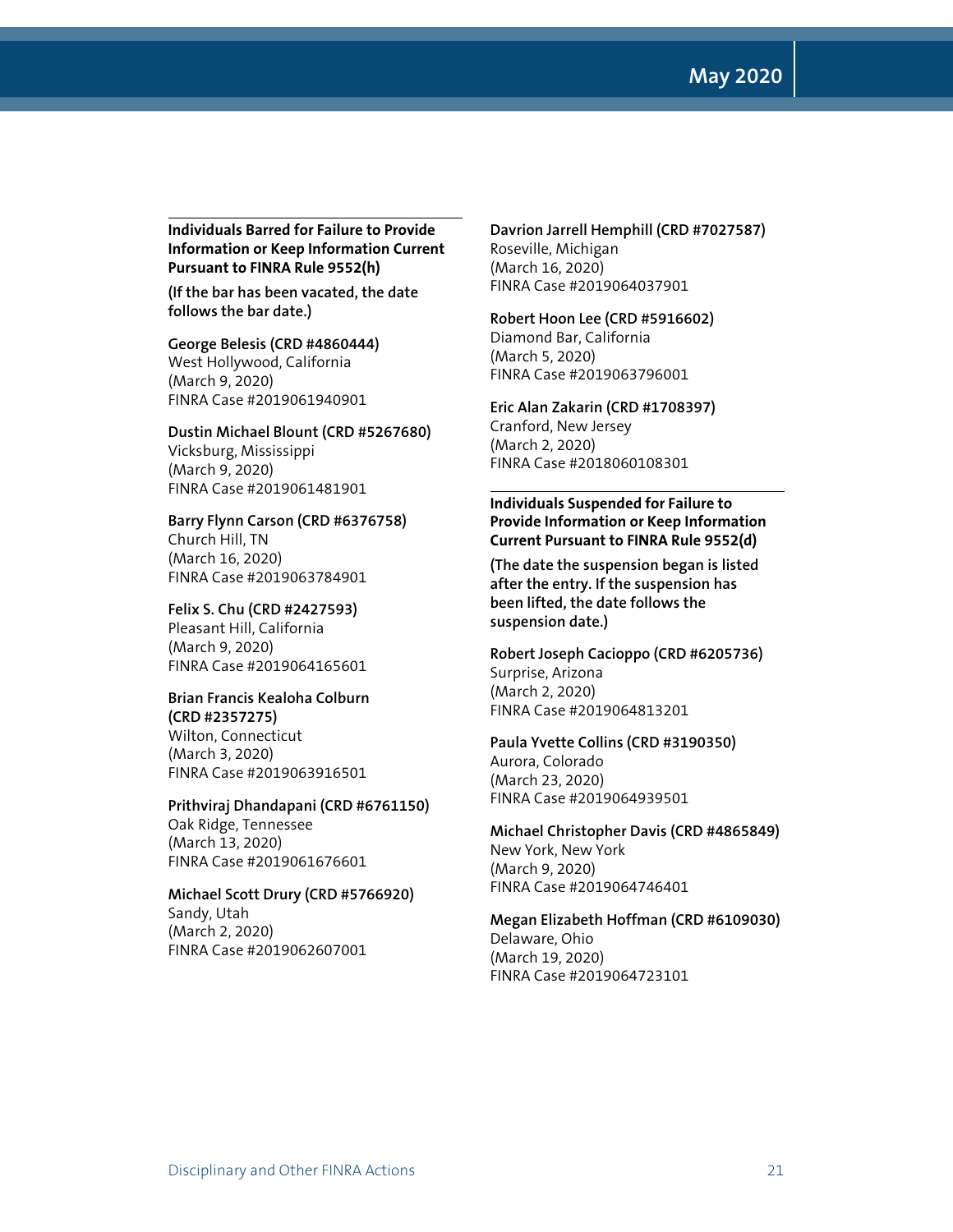**Jody L. Pullium (CRD #3272304)** East Peoria, Illinois (March 20, 2020) FINRA Case #2019064573501

**Ana Catalina Rivera (CRD #5667950)** Miami, Florida (March 9, 2020) FINRA Case #2019062852501

**John Joseph Santariello (CRD #5746158)** Farmingville, New York (March 30, 2020) FINRA Case #2019063888701

**George Anthony Schmidt Jr. (CRD #1082936)** East Islip, New York (March 9, 2020) FINRA Case #2019064725501

**Ricardo Turlan (CRD #4431836)** Boerne, Texas (March 16, 2020) FINRA Case #2019063490101

**Kevin Fredrick Williams (CRD #2492215)** Carlsbad, California (March 16, 2020) FINRA Case #2019062134601

**Individuals Suspended for Failure to Comply with an Arbitration Award or Related Settlement or an Order of Restitution or Settlement Providing for Restitution Pursuant to FINRA Rule Series 9554** 

**(The date the suspension began is listed after the entry. If the suspension has been lifted, the date follows the suspension date.)**

**Thomas Herbert Bock (CRD #806182)** Denver, Colorado (March 10, 2020) FINRA Arbitration Case #14-03857

**Richard Lyndon Brown (CRD #3245291)** Massapequa, New York

(March 27, 2020) FINRA Arbitration Case #19-02719

**Mary Catherine Evans (CRD #1091961)** Denver, Colorado (March 10, 2020) FINRA Arbitration Case #14-03857

**Matthew Hamel Francis (CRD #4075106)** San Diego, California (January 8, 2014 – March 25, 2020) FINRA Arbitration Case #11-03789

**James Hal Heafner (CRD #4837072)** Charlotte, North Carolina (March 31, 2020) FINRA Arbitration Case #19-03613

**Christopher Clarence Kennedy (CRD #2031538)**

Weston, Massachusetts (April 29, 2016 – March 12, 2020) FINRA Arbitration Case #15-00161